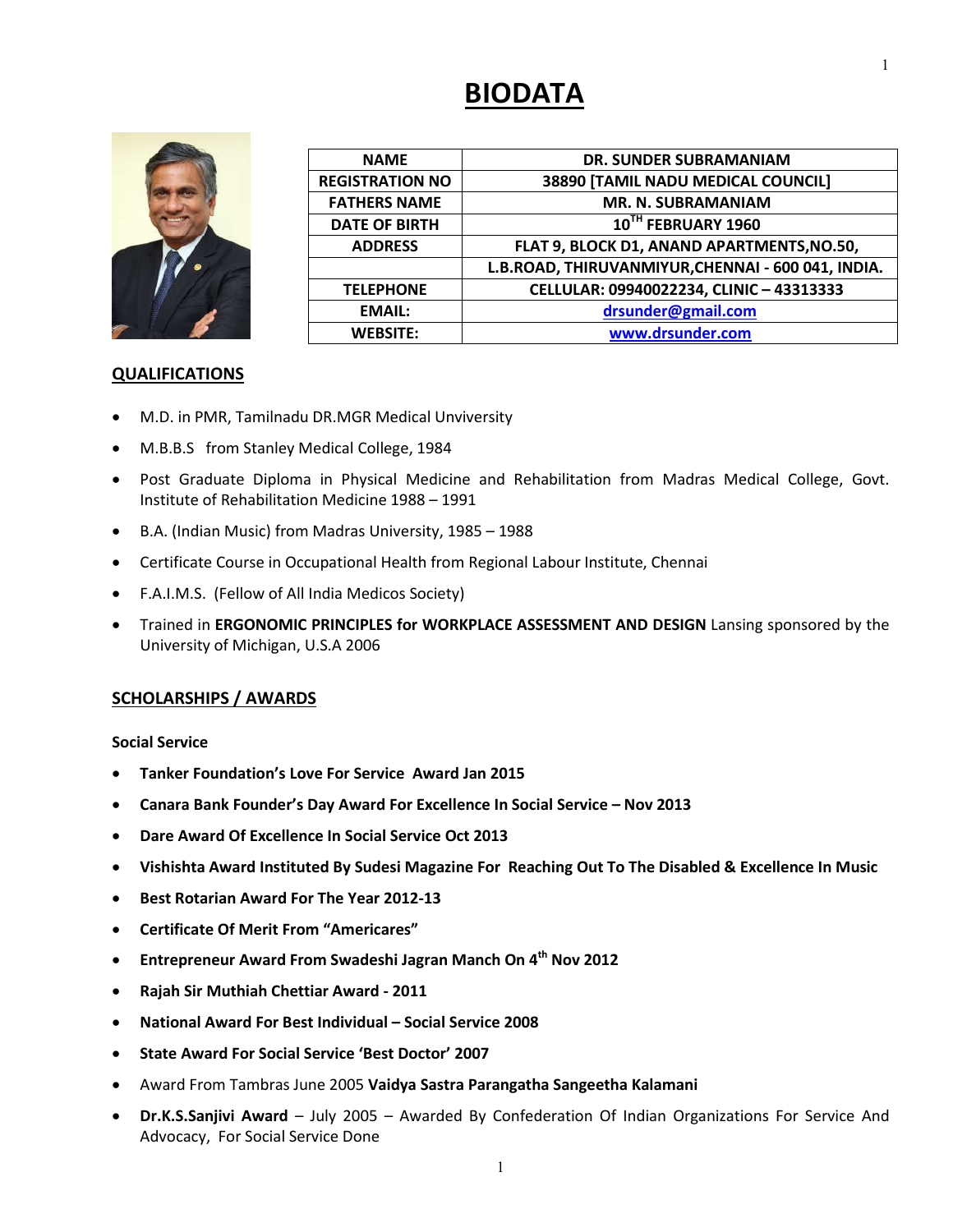- Citation From "Maithri" In Recognition Of Services Rendered 2006
- **Jan Seva Award** For Social Service Given By Kanchi Kamakoti Peetam October 2<sup>nd</sup> 2007
- **Vocational Excellence Award** From Rotary Club Of Mambalam, Chennai, Oct 25<sup>th</sup> 2009
- **Lifetime Achievement Award** to Be Delivered On The World Disability Day 2016 By The Govt. Institute Of Rehabilitation Medicine Chennai. Function Postponed Due To Rains
- **Best Doctor Award From Ima Chennai South 11th July 2015**
- **Magazine Chellamey – 'The Role Model' Award For Doctors - 2016**

#### **ACADEMICS**

- Government of Maharashtra Student Scholarship for Academic Excellence
- Lady Tata Memorial Research Scholarship, 1989 1990
- COSTED Fellowship to young scientists to present a paper at the Asian Conference of Occupational Health, Bangkok in 1991
- First Prize for Best Paper at the International Conference of Physical Medicine and Rehabilitation, New Delhi, 1991
- Rama Rao Traveling Fellowship to young physiatrists, 1997 98
- Best Branch National Level for Tamil Nadu Branch, 1996
- Raghaviah Memorial Award 1998 from I.A.O.H (Tamil Nadu Branch)
- OHSF MUMBAI award given by the I.A.O.H January 2004 at Kochi
- Vocational Excellence Award 2004-Rotary Club of Madras Chennapatna
- National Award DR.CKR oration in Baroda Feb 2011

### **POSITIONS HELD - MEDICAL DIRECTOR**

- Prem Center For Physiotherapy And Rehabilitation Medicine, Chennai.
- Prem Inpatient Rehabilitation Center Inpatient Center For Disabled, Santosh Hospitals
- Prem Home Physiocare
- Prem Center For Positive Health
- Prem Ergonomic Solutions
- Panel Consultant And Home Service Provider For Home Health Care Pvt.Ltd
- **Visiting Consultant - VHS**
- **FOUNDER MANAGING TRUSTEE – FREEDOM TRUST**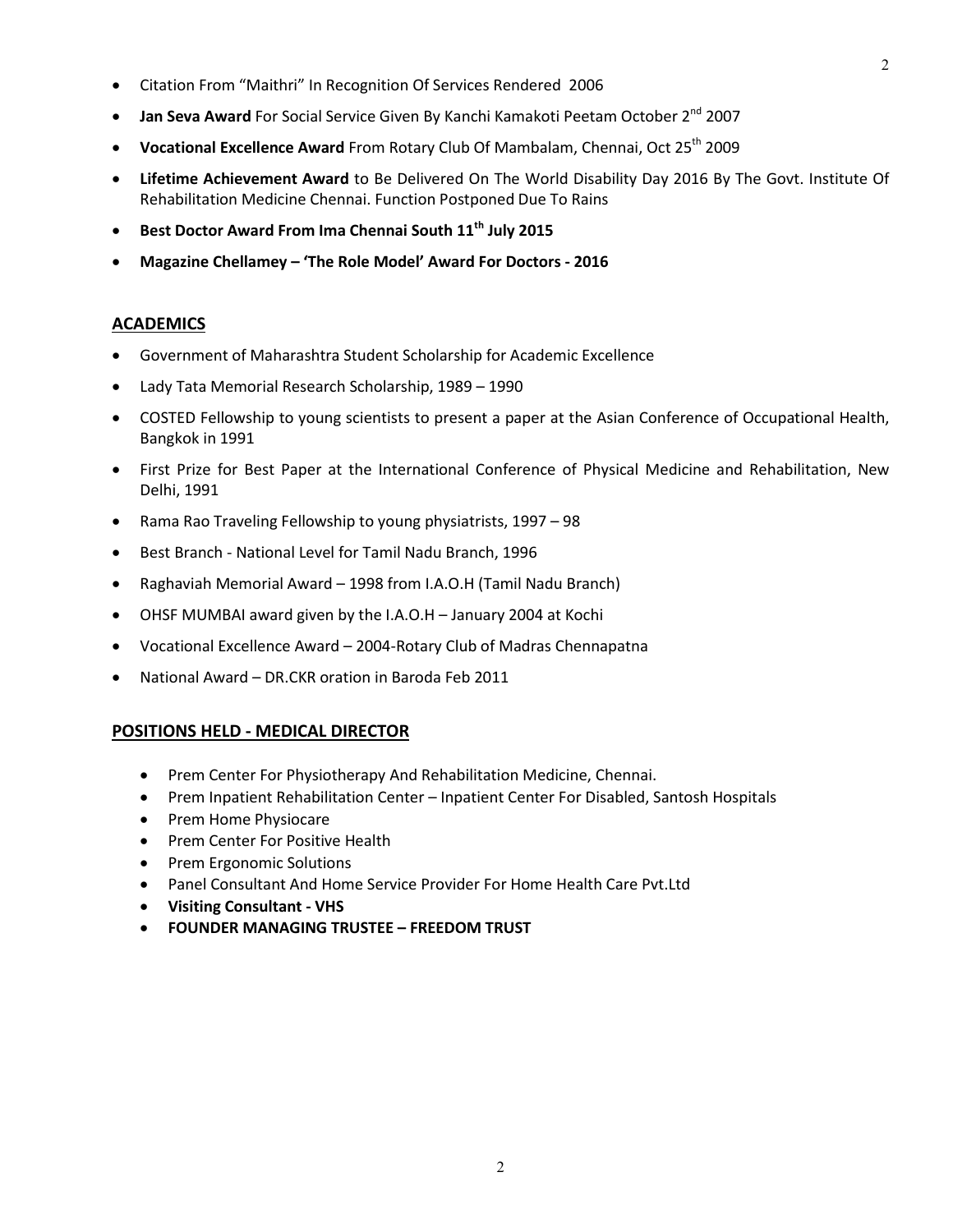#### **VISITING FACULTY IN REHABILITATION MEDICINE – (posts earlier held)**

SRM College of Physiotherapy Adiparasakthi Physiotherapy College, Melmaruvathur Spastics Society of TamilNadu Maharaja College of Physiotherapy  **Visiting Faculty in Biomechanics** AMS College of Paramedical Sciences [1998]

Tamilnadu College of Physiotherapy RASA (Course for creative movementadvisor – Mother Theresa University] Spastics Society of India

#### **CONSULTANT PHYSICAL MEDICINE AND REHABILITATION**

The Spastics Society of Tamilnadu [Taramani, Ayanavaram and Royapuram] Madhuram Narayan center[till 2008] Maithri, [Perambur and Mambalam] Asha Foundation, Bangalore

Ramana Sunritya Alaya Trust Spastics Society of India (till 1998) Karna prayag Trust AmarSevaSangam,Ayikudi

#### **PREVIOUS POSITIONS HELD - MEDICAL CONSULTANT (Part Time)**

Neosid India Group Shriram Group DeZurik India Ltd. (till 1997) Pentagon Trading Ltd. Eicher Span Exports (till 1995) Quality Inn Aruna (till 1994) Viswapriya Investments (till1995) Airfreight Limited Klenzaids Bioclean devices

Andrew Yule and Co. Ltd.

Greaves Limited (till1998) Mount Mettur Pharmaceuticals (till1998)

#### **SENIOR CONSULTANT & HEAD OF THE DEPARTMENT IN PHYSICAL MEDICINE AND REHABILITATION – GLOBAL HOSPITALS AND HEALTH CITY CHENNAI**

#### **CHIEF CONSULTANT ERGONOMIST AND TRAINER PREM ERGONOMIC SOLUTIONS:**

#### **Given Training Programs At:**

| <b>CHENNAI</b>           | <b>CHENNAI</b>               | <b>BANGALORE</b>            |
|--------------------------|------------------------------|-----------------------------|
| <b>ALCATEL</b>           | <b>MAERSK</b>                | <b>BOSCHLTD</b>             |
| <b>ASEA BROWN BOVERI</b> | <b>MASCON</b>                | <b>CARITOR</b>              |
| <b>AUDCO</b>             | <b>NASSCOM</b>               | <b>FLEXTRONICS LTD</b>      |
| <b>AVTLEATHER</b>        | NIPM & ISTD                  | <b>IBM</b>                  |
| <b>BOSCH LTD</b>         | ORCHIDPHARMA                 | <b>I-FLEX SOLUTIONS LTD</b> |
| <b>CARITOR</b>           | <b>POLARIS</b>               | <b>I-WAVE LTD</b>           |
| <b>CATERPILLAR</b>       | <b>RBI STAFF COLLEGE</b>     | NASSCOM LTD                 |
| <b>CLARION</b>           | <b>RESERVE BANK OF INDIA</b> | <b>SCANDENT LTD</b>         |
| <b>COVANSYS LTD</b>      | <b>RIETER</b>                | <b>TATA INFOTECH LTD</b>    |
| <b>CPCL</b>              | <b>SCOPE E-KNOWLEDGE LTD</b> |                             |
| <b>CSS CORP</b>          | <b>SERVION</b>               | <b>COIMBATORE</b>           |
| DBS CHOLAMANDALAM,       | <b>SLASH SUPPORT LTD</b>     | <b>DEEPA PANELS</b>         |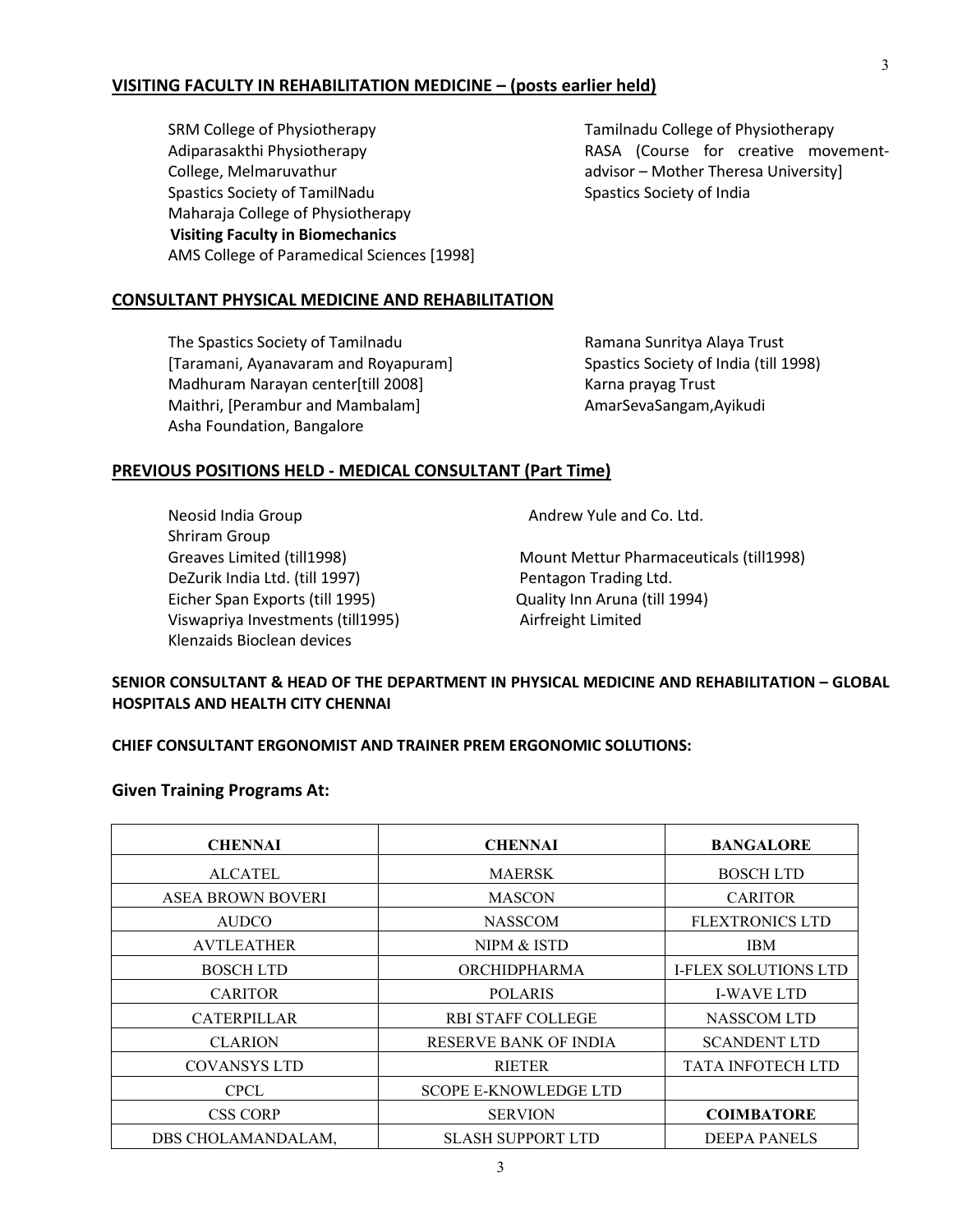| <b>ELEMENT K LTD</b>        | <b>SOUTHERN RAILWAY</b>          | <b>PERLOS</b>    |
|-----------------------------|----------------------------------|------------------|
| <b>FLEXTRONICS LTD</b>      | <b>STERIA</b>                    | PREMIER EVOLVICS |
| <b>GAMESA WIND MILL CO.</b> | SUNDARAM CLAYTON LTD             | <b>THINKSOFT</b> |
| <b>HCL</b>                  | <b>SUNDRAM FINANCE LTD</b>       |                  |
| <b>HEXAWARE LTD</b>         | TES – AMM INDIA PVT LTD          | <b>GUJARAT</b>   |
| <b>IBM</b>                  | <b>TATA CONSULTANCY SERVICES</b> | <b>GPEC</b>      |
| <b>I-FLEX SOLUTIONS LTD</b> | <b>TUBE PRODUCTS</b>             |                  |
| L AND T INFOTECH LTD        | ZYNGA                            | <b>HARYANA</b>   |
| <b>LENNOXINTL</b>           | <b>VALEO</b>                     | <b>CLP INDIA</b> |
| <b>LIEONMOBILE</b>          | <b>VISTEON SOFTWARE LTD</b>      | <b>CULCATTA</b>  |
| <b>LIEONMOBILE</b>          | <b>WIPRO LTD</b>                 | <b>IBM</b>       |
|                             |                                  |                  |

#### **WORKSTATION EVALUATION DONE AT:**

Midas Communications

Sundaram Clayton Ltd Caterpillar Scope E-Knowledge SCM Microsystems I-Flex Solutions Verizon National Institute Of Oceanography CLP INDIA [HARYANA] SANKARA NETHRALAYA

#### **Experts Panel**

HEALTH MAGAZINE National Resource Person for Rehabilitation of the Handicapped (IAOH) Given several talks on AIR, DD, and Satellite Channels on Rehabilitation

#### **FEATURES**

- 1. Featured in The Hindu Freedom Trust gets pat from Central Minister Dec 2007
- 2. Sundram Finance newsletter
- 3. Featured in Kalki, a Tamil monthly magazine, Dec 2007
- 4. Featured in The Hindu Down Town Sept 2007
- 5. Featured in " Health & Beauty" Sept 2007
- 6. Featured in Udhavikaram September 2007
- 7. Featured in THE HINDU on 23 July 2006
- 8. Bringing handicapped persons into mainstream at Thiruvanmiyur Centre Adyar Times.
- 9. Maruvazhvukku marundhillamal sikhichai Dinamani August 1996
- 10. Udal Uruppai Ezhandhalum Health November 1996
- 11. Oonamutravarkalukku Maruvazhvu Health Doctor January 1997
- 12. Mudakkuhal neekka udavum ubakaranangal Health October 1997
- 13. Freedom from the Handicap Madras Noon Times
- 14. Featured in a book Maruthuvargal sanditha vithiyasamana noyaligal May 2001.
- 15. Article in magazine PHARMED NUMEROLOGY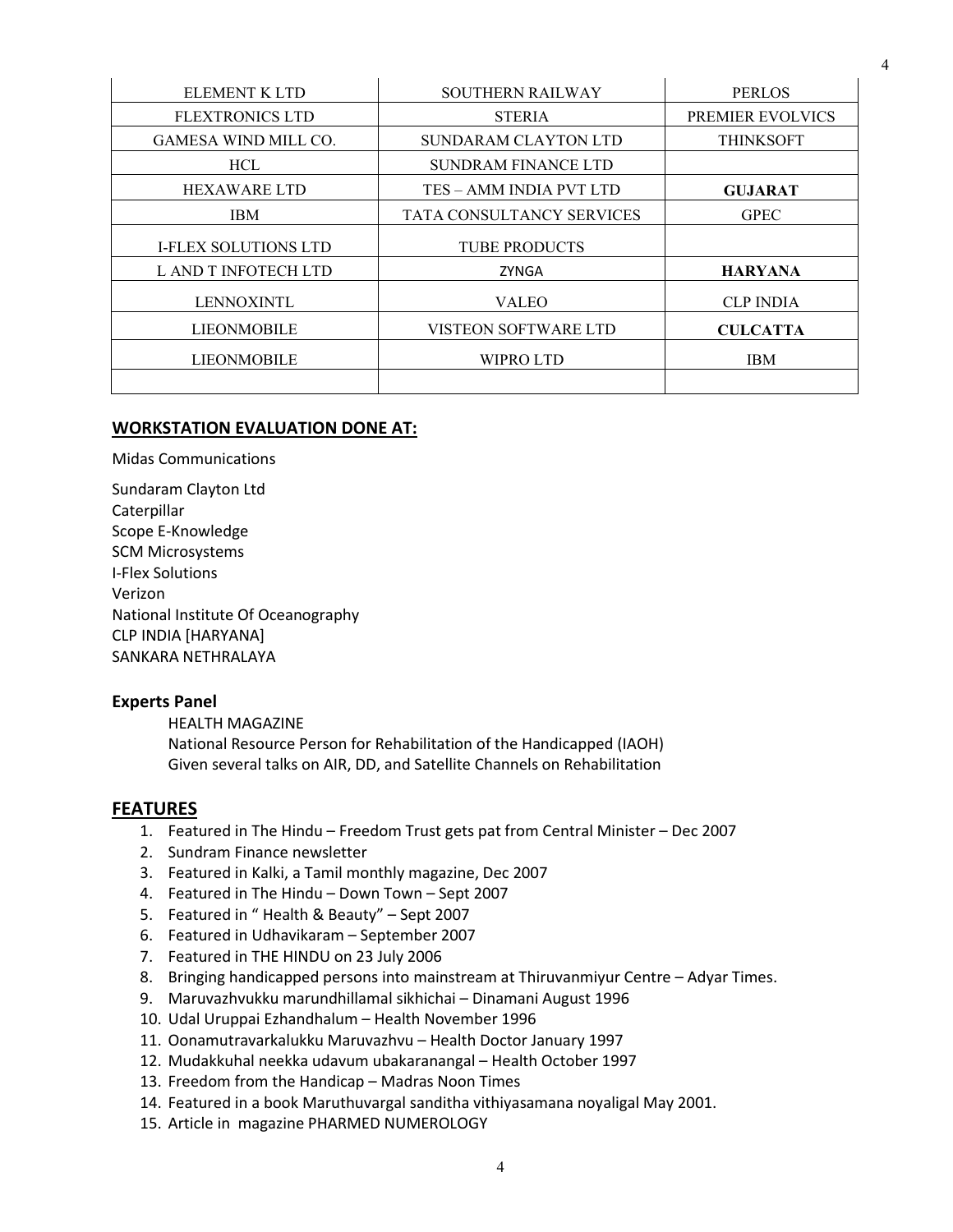- 16. Article in HELPING HANDS October 2002
- 17. Featured in Frozen Thoughts in the Mar 2004 edition ( a high profile magazine ) titled SALUTE
- 18. Featured in Nagar Valam in the June 2004 edition
- 19. Featured in The Hindu "Reaching out to the disabled"
- 20. Featured in The Hindu " In the service of the disabled"
- 21. Featured in The Indian Express "Making of a Rasika"
- 22. Featured in the Hindu during the December Music Festival in the year 2007
- 23. Featured in Deccan Chronicle, Dec 2009
- 24. Featured in Financial Express, Dec 2009
- 25. Featured in Chennai Chimes, Dec 2009

#### **TELEVISION APPEARANCES**

- Interviewed in a popular Television channel [SCV] on various aspects of Rehabilitation
- Interviewed on SUN TV as a specialist in Rehabilitation in a popular program titled
- NALAMTHANA and in another popular program
- SANDIPPOMA
- Kuzhandai nalam
- Vanakkam Thamizhagam
- Naiyandi Durbar
- Doctor Sun News
- Doordarshan on exercise prescription for old age
- Achamillai Achamillai Jaya TV 2006
- Jaya TV November 2008
- WIN TV Interactive program with viewers Dec 2006
- Jaya TV December 2 2008
- Jaya TV Feb 09 Hello Doctor Program
- $\bullet$  Sun TV April 2009
- Sun TV Alochanai neram Nov 2009
- Sun TV Dec 2009 on Ergonomics
- **Doing a regular music serial every Saturday titled Maithreem Bhajatha in Sankara TV**
- Vijay TV March 2010
- Jaya TV April 2010 Hello Doctor
- Jaya TV June 2010 Hello Doctor
- Sankara TV Hello Doctor
- Palimar TV Breakfast show
- Thanthi TV Feb 2013
- Makkal TV Azhagiya Thamizh magan 2015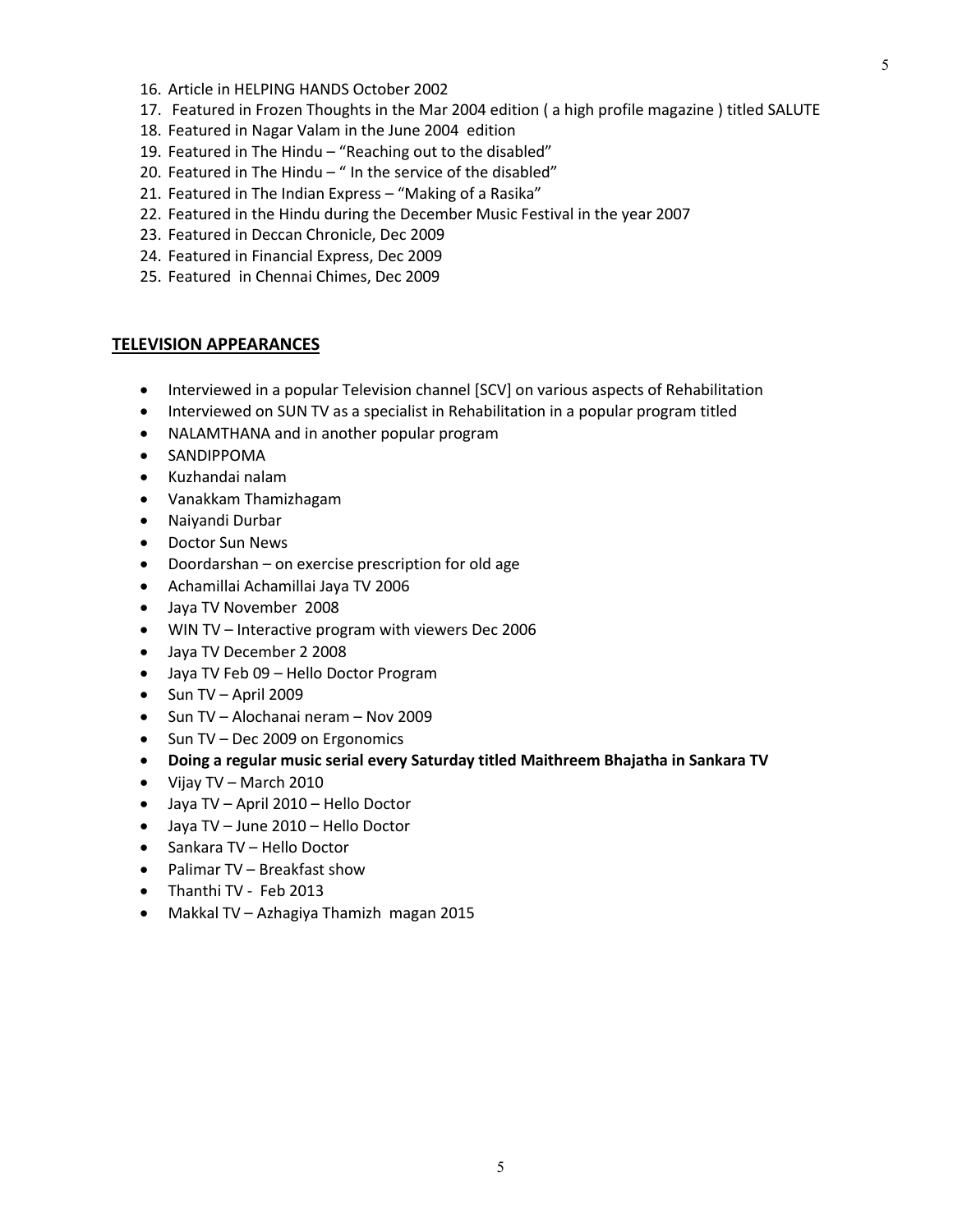#### **EXPERIENCE – Clinical**

| • Industrial Medicine | Since 1986        |
|-----------------------|-------------------|
| • Private Practice    | Since 1984        |
| • Physical Medicine   | Since 1991        |
| $\bullet$ Ergonomics  | <b>Since 2003</b> |

#### **TEACHING**

- On the teaching faculty of the:
- Diploma course for Special Educators for the Neurologically impaired since 1991
- Bachelor's degree in Physiotherapy and Occupational Therapy since 1993
- Creative movement therapy conducted by RASA , Mother Theresa University
- Trainer in rehabilitation for the RCI scheme to teach PHC doctors of Tamilnadu

#### **EXAMINERSHIP**

- BPT and BOT course conducted by the MGR Medical University
- Diploma in Special Education

#### **INSPECTION:**

Has been part of the MGR University nominated team to inspect the functioning of SPASTN, Tharamani, and various colleges of physiotherapy

#### **PANEL DOCTOR**

- ECHS
- State Bank of India
- O.N.G.C
- Indian Airlines

#### **TRAINING**

PREM CENTER is a recognized training center for student internees of physiotherapy and occupational therapy. It has also trained physiotherapy students from Belgium.

#### **RESOURCE CENTER**

Was Associated with Asha Foundation to apply the Bruckers method of Biofeedback on Handicapped children and adults.

#### **ACADEMICS – AUTHORSHIP – Has authored three books**

- **•** Text book of Rehabilitation Medicine  $[3^{rd}$  edition]
- ' MCQ's in Rehabilitation medicine'
- FAQ's in Carnatic Music
- **Editor Rehab** talk –Indian Association of Physical Medicine and Rehabilitation 2006-2011 and 2013- 2015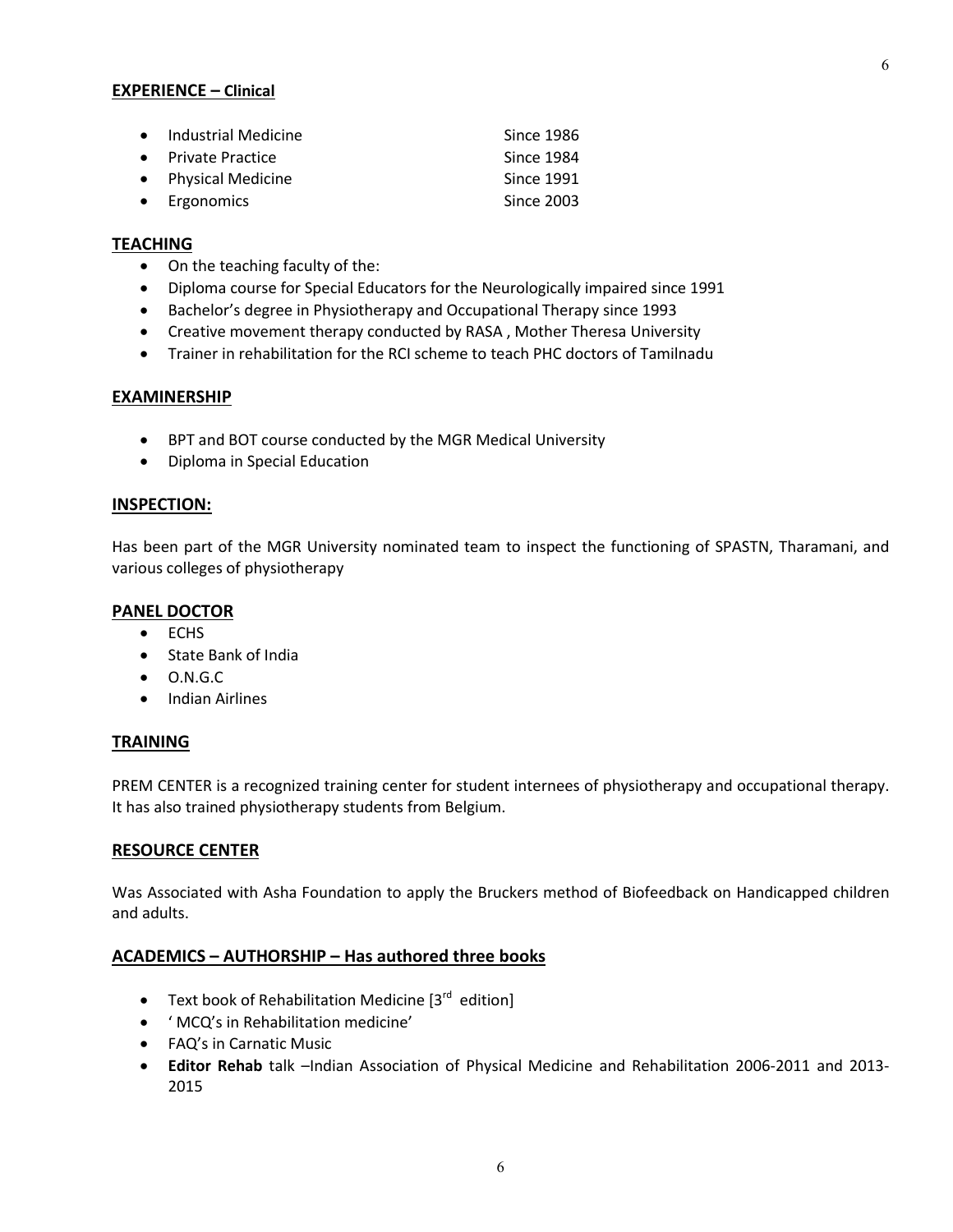#### **PAPERS PUBLISHED**

- Indian journal of disability and rehabilitation July Dec 1989
- Vocational rehabilitation, using low cost occupational aids in upper limb prosthesis.
- Indian Journal of trauma anesthesia and critical care June 2006, ROLE OF REHABILITATION IN AN ICU SET UP
- DIABETES AND EXERCISE SEP 2007
- Occupational Injuries in computer professionals IAPMR Con 2010

#### **RESEARCH**

Project on low cost environmental control systems for the physically disabled community had been approved by the technical advisory group, Ministry of Social Justice and Empowerment, and later handed over to IIT Delhi for development.

Did a one-year project on "Rehabilitation of Upper Extremity Amputees using Modifications to the terminal devices" in which amputees of over 10 professions were rehabilitated with a grant from Lady Tata Memorial TRUST Mumbai.

Primary Clinical investigator for 3 international GCP drug trials. Trained in Bombay, Malaysia, Delhi and Portugal for various GCP trials. Was responsible for recruitment of the maximum number of patients in the world in one of the trials.

 Was trained in Washington as an evaluator for a NIH funded program on Muscular dystrophy, certified Clinical evaluator for an international research project. Trained in Chennai by international trainers

#### **PROFESSIONAL MEMBERSHIPS AND POSTS HELD**

- Secretary IAOH, Tamilnadu branch in 1996
- President IAOH Tamilnadu 2000-2001
- Central council Member IAOH [National body]
- Executive Committee Member Indian Medical Association (IMA) Madras South
- Associate Editor Tamilnadu Medical Practitioners Association Newsletter 1995
- President Elect Tamilnadu association of PMR
- Joint Secretary IAOH (National Body) 1997
- Executive Committee Member at the National level and Editor Rehab talk –Indian Association of Physical Medicine and Rehabilitation
- Life Member Adyar Doctors Association (ADA)

#### **NON PROFESSIONAL MEMBERSHIPS**

- Vice President Irai Pani Mandram
- First Vice President Lions club of central Madras.
- Life Member **YMCA**
- Member Indira Nagar Sports Club
- Life member National HRD network
- Convenor MUSIC FORUM CHENNAI CHAPTER
- Director community health Rotary club Chennai Mambalam
- President **Rotary club Chennai Mambalam**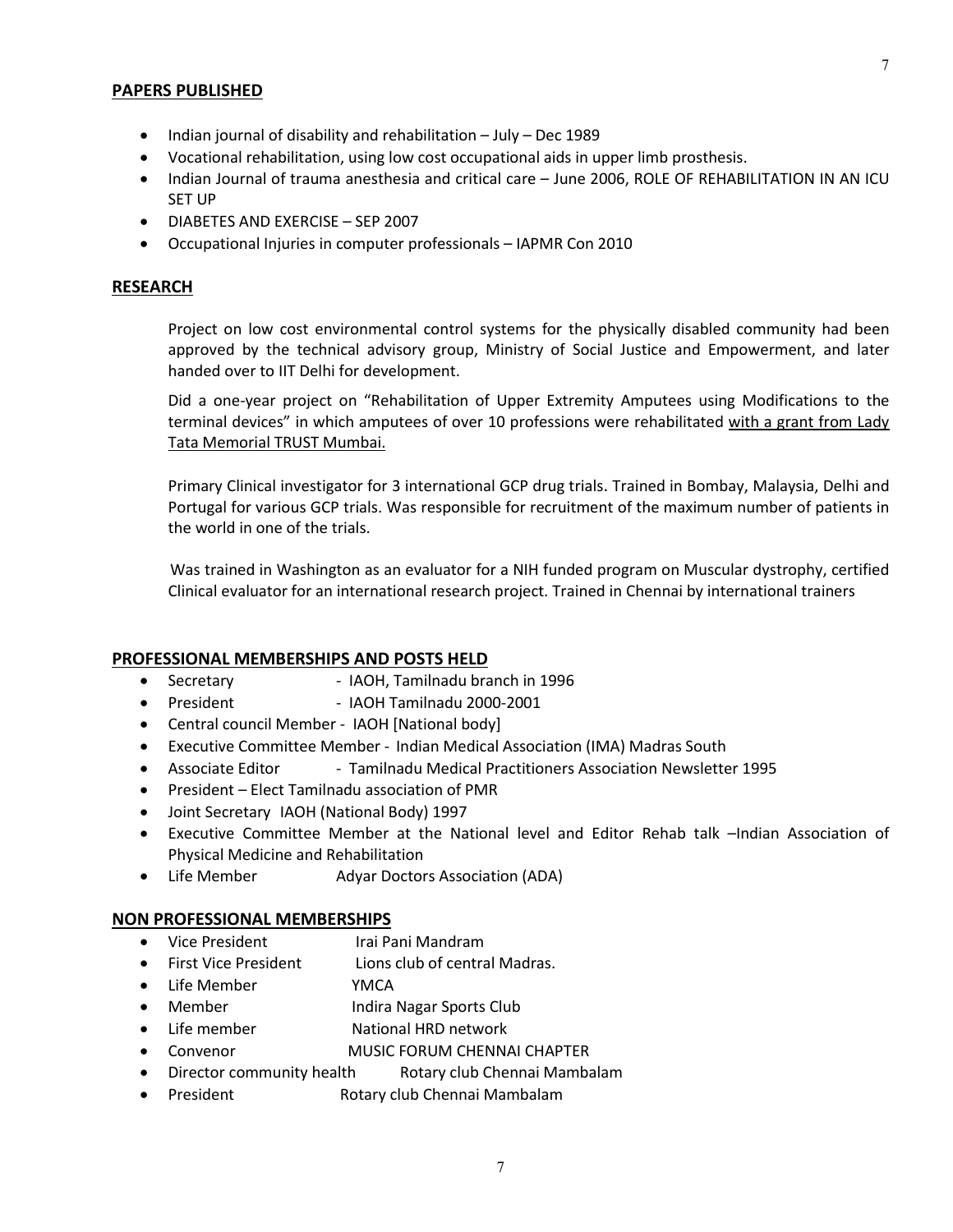#### **CONFERENCES IN REHABILITATION ORGANISED**

Organized REHABASICS a one day conference on Rehabilitation Medicine for 7 successful years in October 2002, October 2003, DEC 2004 DEC 2005 DEC 2006 Dec 2007 & 2009 with an overwhelming participation of over 350 delegates on each occasion Souvenir editor for all conferences of Indian association of Occupational health 2000, 2007, 2015 and

state conferences of IAOH

#### **PAPERS PRESENTED**

| <b>No</b>      | <b>Date</b>  | Conference                                                                 | <b>Venue</b>     | <b>Topic</b>                                                                                                  |
|----------------|--------------|----------------------------------------------------------------------------|------------------|---------------------------------------------------------------------------------------------------------------|
| $\mathbf{1}$   | Jan 19<br>89 | Orthopedicians clinical<br>meeting                                         | GIRM,<br>Chennai | Survival of amputees after amputation due<br>to malignant tumours - a retrospective<br>study                  |
| $\overline{2}$ | 13.5.89      | National Conference of IAOH                                                | Bangalore        | Rehabilitation of a barber with upper<br>extremity amputation                                                 |
| 3              | 9.2.90       | National Conference of<br><b>IAPMR</b>                                     | Calicut          | Rehabilitation of 5 amputees back to their<br>professions                                                     |
| 4              | 25.1.91      | International Conference of<br><b>IAPMR</b>                                | New Delhi        | Vocational Rehabilitation of upper extremity<br>amputees using low cost modifications to<br>terminal devices. |
| 5              | 25.11.91     | <b>ACOH SEAES Conference</b>                                               | Bangkok          | Vocational rehabilitation of upper extremity<br>amputees using low cost modifications to<br>terminal devices. |
| 6              | 5.12.91      | Annual Conference of IOA                                                   | Chennai          | Vocational rehabilitation of upper limb<br>amputees using modifications to terminal<br>devices.               |
| 7              | 1.2.92       | National Congress of IAOH                                                  | Ooty             | Vocational rehabilitation of upper limb<br>amputees                                                           |
| 8              | 10.1.93      | <b>State Conference IMA</b>                                                | Chennai          | What is Rehabilitation?                                                                                       |
| 9              | 5.2.95       | National Congress of IAOH                                                  | Bangalore        | Employment of multiply disabled individuals<br>with $CP - a$ perspective                                      |
| 10             | 25.3.95      | National Conference of<br><b>IAPMR</b>                                     | Trivandrum       | 5 models of vocational rehabilitation in<br>Cerebral Palsy                                                    |
| 11             | 13.9.97      | State Conference of IAOH,<br>ΤN                                            | Chennai          | Occupational hazards of music professionals                                                                   |
| 12             | 10.1.98      | National Conference of<br><b>IAPMR</b>                                     | Bhubaneswar      | Work related musculoskeletal disorders<br>among musicians                                                     |
| 13             | 5.2.98       | <b>National Conference IAOH</b>                                            | Mumbai           | Work related musculoskeletal disorders<br>among musicians                                                     |
| 14             | 8.8.98       | Music Academy                                                              | Chennai          | Work related disorders among musicians                                                                        |
| 15             | 23.6.01      | <b>INTEND SEMINAR</b>                                                      | Chennai          | Wheelchairs - chairs with wheels?                                                                             |
| 16             | 23.1.04      | <b>IAOH NATIONAL</b><br><b>CONFERENCE AWARD FOR</b><br>OCCUPATIONAL HEALTH | Kochi            | The role of Physical medicine and<br>ergonomics in the Computer industry                                      |
| 17             | 7.2.04       | <b>IAPMR National conference</b>                                           | Calicut          | Rehabilitation of quake victims of Gujarat                                                                    |
| 18             | 22.12.07     | Musical Aptitude in Visually<br>impaired children                          | Chennai          | The Music Academy                                                                                             |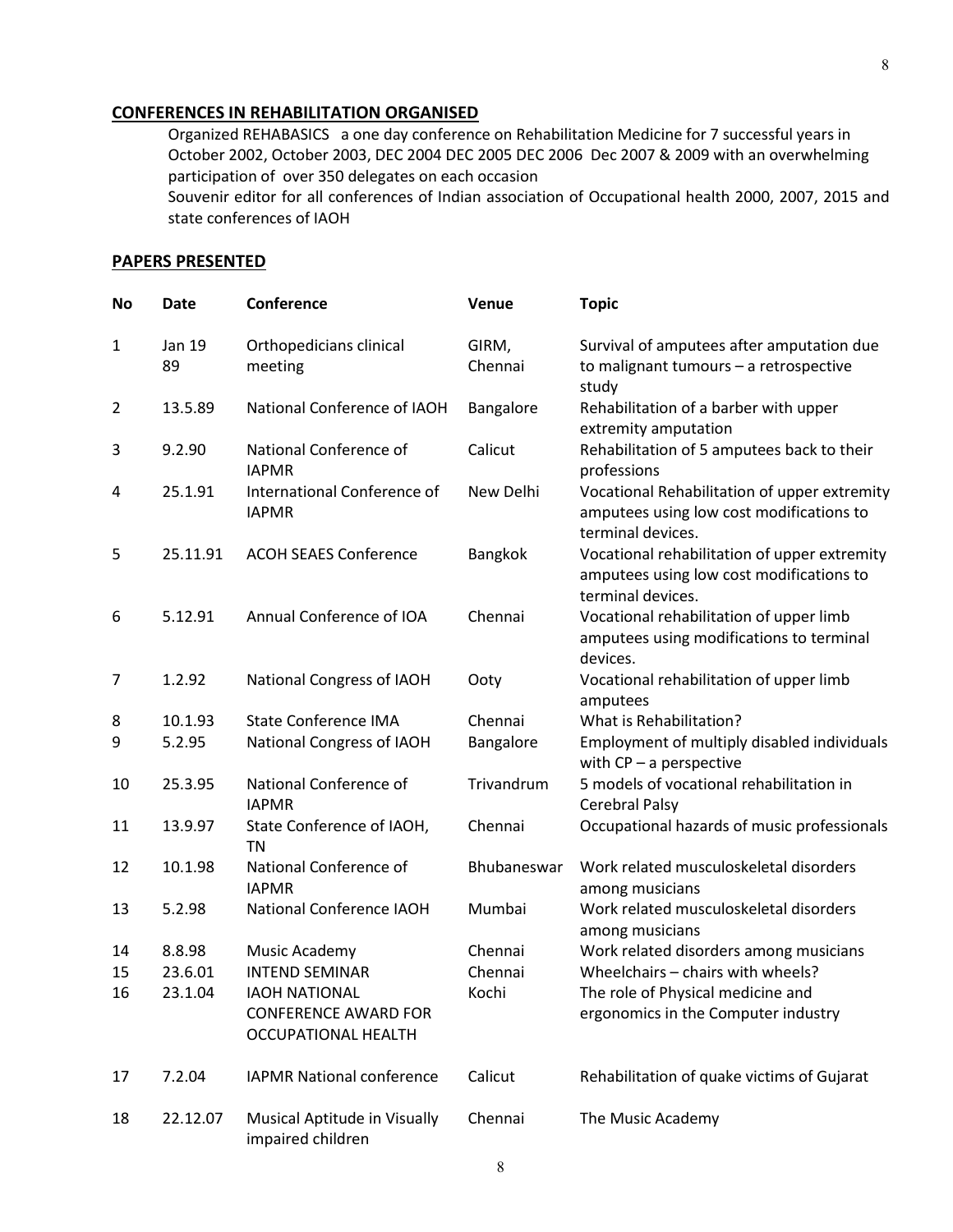| 19  | 5.2.11  | Vocation Rehabilitation of  | Delhi    | <b>IAPMR</b> |
|-----|---------|-----------------------------|----------|--------------|
|     |         | the visually impaired       |          |              |
| -20 | 17.2.11 | Occupational Rehabilitation | Vadadora | IAOH         |
|     |         | of the differently abled    |          |              |

# **EXHIBITIONS / WORKSHOPS PARTICIPATED**

| 1 | 4.2.91           | of Social<br>Ministry<br>Welfare |    | New Delhi  | Cost Devices for Upper extremity<br>Low<br>amputees - exhibit for National Technology<br>Award |
|---|------------------|----------------------------------|----|------------|------------------------------------------------------------------------------------------------|
| 2 | 20.1.96          | <b>AGAPE Japan</b>               |    | Chennai    | Self help devices for people with disabilities                                                 |
| 3 | Sep 98           | <b>NIMHANS</b>                   |    | Bangalore  | Botulinum Toxin in Cerebral Palsy                                                              |
| 4 | Dec 98           | Hinduja Hospitals                |    | Mumbai     | <b>Botulinum Toxin</b>                                                                         |
| 5 | <b>July 2006</b> | University<br>Michigan           | οf | <b>USA</b> | Workplace ergonomics                                                                           |
| 5 | <b>Nov 09</b>    |                                  |    | Hyderabad  | <b>Botulinum Toxin</b>                                                                         |
| 6 | 2009             |                                  |    | Vizag      | <b>Botulinum Toxin</b>                                                                         |

## **INVITED SPEAKER / SESSIONS CHAIRED**

| No             | Date     | Conference<br>Venue                           | Topic      |                                                                             |
|----------------|----------|-----------------------------------------------|------------|-----------------------------------------------------------------------------|
| $\mathbf{1}$   | 7.8.91   | Rotary Club of<br>Coromandel                  | Chennai    | What is Rehabilitation?                                                     |
| $\overline{2}$ | 2.8.92   | <b>CME</b>                                    | Trichy     | <b>Rehabilitation of Cerebral Palsy</b>                                     |
| 3              | 6.3.93   | All India Radio                               | Chennai    | Differently Abled                                                           |
| 4              | 10.9.94  | <b>IMA Monthly</b><br>meeting                 | Chennai    | Need based rehabilitation - An emerging<br>speciality for a better tomorrow |
| 5              | 25.9.94  | <b>IMA Meeting</b>                            | Kodaikanal | What is Rehabilitation Medicine?                                            |
| 6              | 6.12.94  | <b>Meston College</b>                         | Chennai    | Role of PT and OT in the rehabilitation of<br>Mental Handicap               |
| 7              | 17.12.94 | <b>Adyar Doctors</b><br>Association           | Chennai    | Need based Rehabilitation                                                   |
| 8              | 7.4.96   | <b>IMA Conference</b>                         | Chennai    | Respiratory Physiotherapy - really<br>supportive!                           |
| 9              | 12.8.95  | <b>IAOH State</b><br>Conference               | Chennai    | A perspective of Vocational Rehabilitation                                  |
| 10             | 6.9.96   | <b>CME Program</b>                            | Chennai    | Rehabilitation of Cerebral Palsy                                            |
| 11             | 30.11.96 | South Indian<br>Conference of<br>Physiatrists | Calicut    | Experiences in the vocational rehabilitation<br>of Cerebral Palsy.          |
| 12             | 25.2.97  | <b>Meston College</b>                         | Chennai    | Introduction to OT and Rehabilitation                                       |
| 13             | 29.3.97  | International<br>Conference<br><b>NIMHANS</b> | Bangalore  | Community reintegration of patients with<br>Cerebral Palsy                  |
| 14             | 20.7.97  | South Indian<br>Symposium on P.M<br>R         | Coimbatore | Co Chairman of a session                                                    |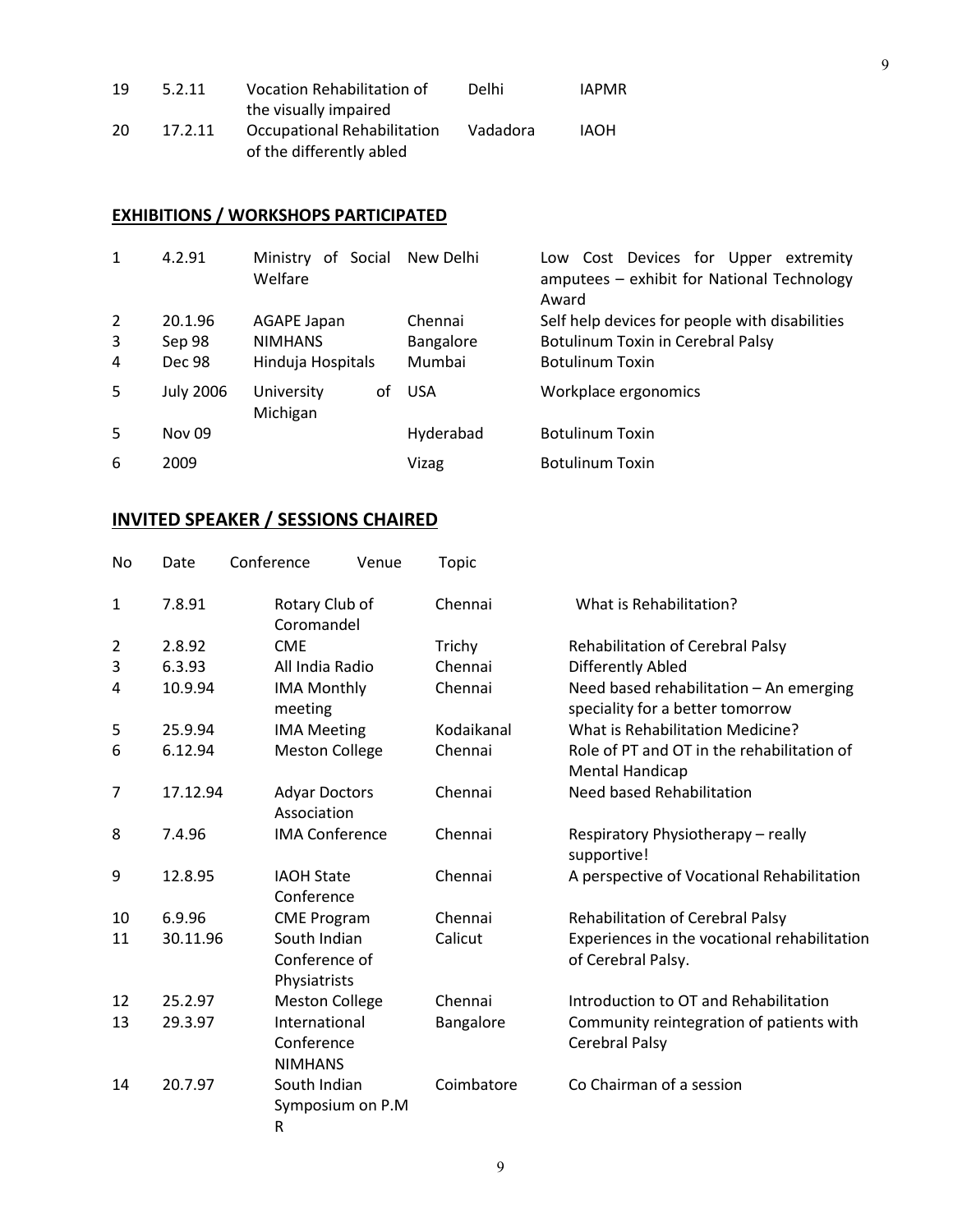| 15 | 23.8.97     | <b>NIMHANS</b>                                             | Bangalore     | Experiences in C.P.                                                |
|----|-------------|------------------------------------------------------------|---------------|--------------------------------------------------------------------|
| 16 | 8.8.94      | <b>IIT Chennai</b>                                         | Chennai       | <b>Functional Electrical Stimulation</b>                           |
| 17 | 6.11.97     | Central Leather<br><b>Research Institute</b>               | Chennai       | What is Rehabilitation?                                            |
| 18 | 20.2.98     | Tamilnadu Hospitals                                        | Chennai       | Need based rehabilitation and its application<br>in cerebral palsy |
| 19 | 6.3.98      | Child Trust Hospital                                       | Chennai       | Rehabilitation of Cerebral Palsy                                   |
| 20 | 28.2.98     | Apollo Cancer                                              | Chennai       | Physiotherapeutic techniques in the                                |
|    |             | Hospital                                                   |               | management of common musculoskeletal<br>disorders.                 |
| 21 | 1.3.98      | Rehab Con'98                                               | Chennai       | Rehabilitation of Cerebral Palsy                                   |
| 22 | 7.4.98      | Lions Club of                                              | Chennai       | What is Rehabilitation?                                            |
|    |             | Thiruvanmiyur                                              |               |                                                                    |
| 23 | 1.9.98      | <b>SURAKSHA</b>                                            | Chennai       | <b>First Aid</b>                                                   |
| 24 | 12.9.98     | <b>IAOH RAGHAVIAH</b><br><b>MEMORIAL</b><br><b>ORATION</b> | Chennai       | Vocational Rehabilitation of the Disabled                          |
| 25 | 16.9.98     | <b>AIR</b>                                                 | Chennai       | Interviewed on aspects of rehabilitation                           |
| 26 | 4.1.99      | <b>National Conference</b><br>of Occupational<br>Therapy   | Chennai       | Work related musculoskeletal disorders<br>among musicians          |
| 27 | 19.3.99     | Tamilnadu Hospital                                         | Chennai       | Pain relief and Physiatry                                          |
| 28 | 4.2.00      | <b>IAOH National</b><br>conference                         | Chennai       | Chairman of a session on musculoskeletal<br>disorders              |
| 29 | 5.2.00      | Inauguration of<br>M.D. Association                        | Chennai       | Rights and Concessions for the disabled                            |
| 30 | 13.7.00     | Stella Maris College                                       | Chennai       | What is Rehabilitation?                                            |
| 31 | 9.6.00      | Child Trust Hospital                                       | Chennai       | Orthoses and their Prescription                                    |
| 32 | 16.10.00    | All India Safety and                                       | Kalpak am     | Ergonomics in the management of Musculo                            |
|    |             | <b>Medical Officers</b><br><b>MEET</b>                     |               | skeletal disorders at the workplace                                |
| 33 | 21.7.00     | A.I.R                                                      | Chennai       | Interviewed on the aspects of Rehabilitation<br>in Hindi           |
| 34 | 3.12.00     | A.I.R                                                      | Chennai       | World Disabled Day Special Interview                               |
| 35 | 3.12.00     | V.R.C, Guindy                                              | Chennai       | World Disabled Day- Chief Guest                                    |
| 36 |             | <b>GAMPPA</b>                                              | Ponneri       | Pain relief and Physiatry                                          |
| 37 | 9.9.01      | <b>IAOH Tamil Nadu</b>                                     | Chennai       | Physiatry in the management of                                     |
|    |             |                                                            |               | Musculoskeletal disorders at the workplace                         |
| 38 | 24.9.01     | <b>Stella Maris College</b>                                | Chennai       | What is Rehabilitation                                             |
| 39 | 27.10.01    | Anantapadmanabha                                           | Chennai       | <b>Posture and Exercise</b>                                        |
|    |             | swami auditorium                                           |               |                                                                    |
| 40 | 21.2.02     | <b>Indian Airlines</b>                                     | Chennai       | <b>Posture and Exercise</b>                                        |
| 41 | 1.5.2002    | <b>IMA</b>                                                 | <b>BHUJ</b>   | Importance of Physiatry                                            |
| 42 | 28.9.02     | Meenakshi college                                          | Chennai       | Posture                                                            |
| 43 | 19.10.02    | <b>Madras Medical</b><br>college                           | Chennai       | Physiatry in Rheumatoid arthritis                                  |
| 44 | August 2001 | Kuzhandaikkaka<br>program on health<br>education           | <b>SUN TV</b> | REHABILITATION OF CHILDREN                                         |
| 45 | 5.12.02     | World disabled day-                                        | <b>AIR</b>    | What is rehabilitation?                                            |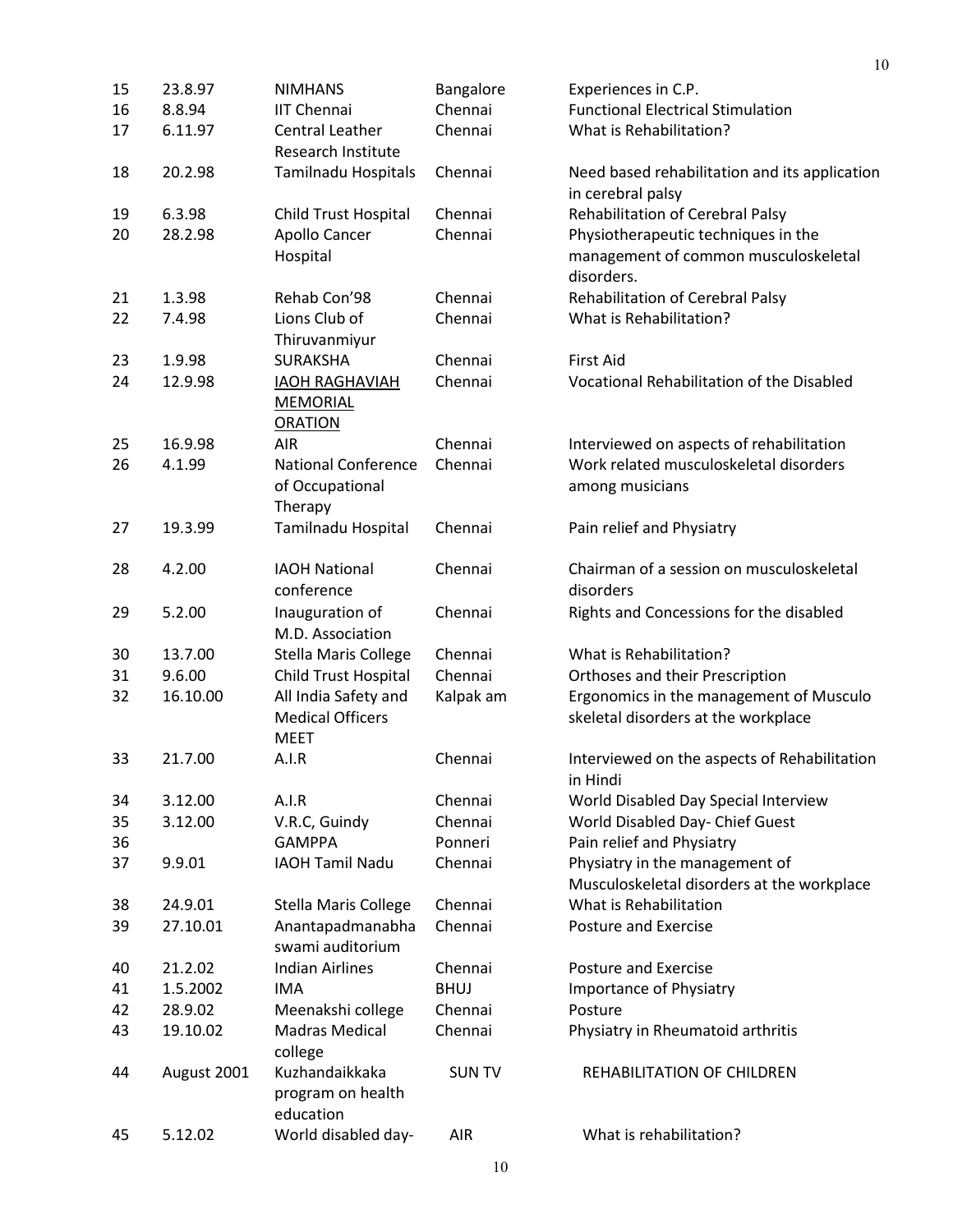|    |          | talk                        |                     |                                                       |
|----|----------|-----------------------------|---------------------|-------------------------------------------------------|
| 46 | 22.2.03  | NALAMTHAANA                 | <b>SUN TV</b>       | What is rehabilitation?                               |
| 47 | 4.3.03   | Indraya Virundhinar         | <b>AIR</b>          | Sociovocational rehabilitation                        |
| 48 | 22.4.03  | <b>Ability Foundation</b>   | <b>AIR</b>          | Shishu Punarjanmam                                    |
| 49 | 4.6.03   | Disability and              | AIR                 | Interview                                             |
|    |          | Rehabilitation              |                     |                                                       |
| 50 | 5.7.03   | <b>Madras Management</b>    | <b>MMA</b>          | Posture and exercise                                  |
|    |          | assoc                       |                     |                                                       |
| 51 | 3.10.03  | <b>National HRD Network</b> | Chennai             | Posture and ergonomic workstations                    |
| 52 |          |                             | Basin bridge        | Career guidance for children of police personnel      |
| 53 | 29.11.03 | Association of              | Gujarat-bhuj        | Rehabilitation- the 3 <sup>rd</sup> phase of medicine |
|    |          | Surgeons                    |                     |                                                       |
| 54 | 7.12.03  | A.I.R                       | Madras              | Live interview broadcast with call from public        |
| 55 |          | Jaypee Publishers           | Hotel               | Inspirational talk to aspiring authors                |
|    |          |                             | Connemara           |                                                       |
| 56 | 7.1.04   | Rotary Inner wheel          | Sarada Math         | Inauguration of physio unit                           |
|    |          | club                        |                     |                                                       |
| 57 | 16.2.04  | Sun TV                      | SANDIPPOMA          | Interview on general profile                          |
| 58 | 9.4.04   | Rotary club Madras          | <b>Hotel Savera</b> | Posture and Exercise at work                          |
|    |          | Central                     |                     |                                                       |
| 59 | 29.4.04  | Rotary club Chennai         | Carnival hotel      | Posture and Exercise at work                          |
|    |          | <b>Towers</b>               |                     |                                                       |
| 60 | 5.6.04   | Reserve Bank of India       | RBI college         | Posture and exercise                                  |
| 61 | 15.7.04  | Chennai Police force        | Ambica Empire       | Orthopedic disability                                 |
| 62 | 2.9.04   | Institute of Neurology      | Madras              | Neuro rehabilitation                                  |
| 63 | 2.10.04  | Sundaram Medical            | Chennai             | Evaluation of cerebral palsy                          |
|    |          | Foundation                  |                     |                                                       |
| 64 | 2.10.04  | Sundaram Medical            | Chennai             | Role of Assistive & Adaptive devices in cerebral      |
|    |          | Foundation                  |                     | palsy                                                 |
| 65 | 3.10.04  | Sundaram Medical            | Chennai             | Role of Assistive & Adaptive devices in cerebral      |
|    |          | Foundation                  |                     | palsy                                                 |
| 66 | 4.12.04  | Neuro sciences India        | Chennai             | Physical & Mental Rehabilitation                      |
|    |          | group                       |                     |                                                       |
| 67 | 10.12.04 | Madhuram Narayan            | Chennai             | Recent trends in rehab of cp                          |
|    |          | Center                      |                     |                                                       |
| 68 | 29.9.04  | Rotary Club                 | Chennai             | Posture & ergonomic solutions                         |
| 69 | 26.10.04 | Doordarshan                 | Chennai             | Stay fit tips for the aged                            |
| 70 | 23.11.04 | Institute of                | Chennai             | Gait evaluation and mobility aids                     |
|    |          | Orthopedics                 |                     |                                                       |
| 71 | 12.12.04 | REHABASICS 2004             | Chennai             | Orthotics in pain management                          |
| 72 | 29.1.05  | National conference         | Bangalore           | Ergonomics and physical medicine for computer         |
|    |          | of Indian association       |                     | professionals                                         |
|    |          | of Physical medicine        |                     |                                                       |
|    |          | and rehabilitation          |                     |                                                       |
| 73 | 12.3.05  | St. Isabel Hospital         | Chennai             | Rehabilitation of tsunami victims                     |
| 74 | 25.5.05  | NASSCOM                     | Bangalore           | Ergonomics in prevention of RSI                       |
| 75 | Sep 05   | IAPMR CME mid year          | New Delhi           | Biofeedback- and adjunct in the treatment of          |
|    |          | program                     |                     | Spasticity                                            |
| 76 | 8.11.05  | Rotary club Madras          | Chennai             | Pain Pain go away                                     |
|    |          | South                       |                     |                                                       |
| 77 |          | <b>IMA</b>                  | Erode               | Pain Pain go away                                     |

11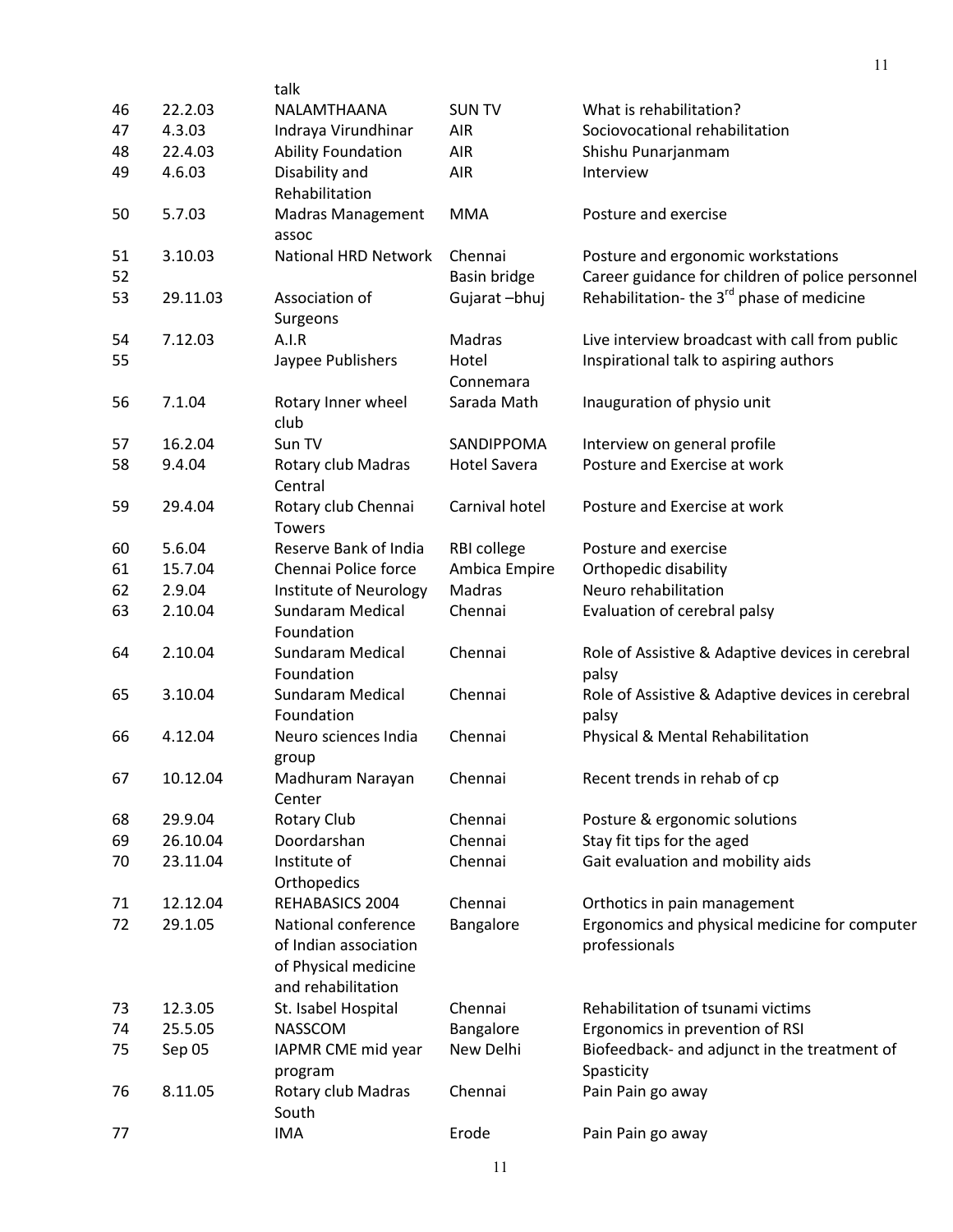| 78  | 4.12.05  | AIR World disabled<br>day                                  |            | Phone in program on disability                       |
|-----|----------|------------------------------------------------------------|------------|------------------------------------------------------|
| 79  | 11.12.05 | REHABASICS 2005                                            | Chennai    | Wheelchairs-chairs with wheels?                      |
| 80  | 11.12.05 | REHABASICS 2005                                            | Chennai    | Management of Osteoarthritis                         |
| 81  | 22.1.06  | National conference<br><b>IAPMR</b>                        | Mumbai     | Chaired a session                                    |
| 82  | 11.2.06  | International<br>conference on Pain<br>and Palliative care | Chennai    | Pain relief through orthoses                         |
| 82  | 28.2.06  | Radio Mirchi                                               | Chennai    | Repetitive strain injury                             |
| 82  | 28.206   | Country Club                                               | Chennai    | RSI- ergonomics and posture                          |
| 83  | 8.4.06   | Safety engineers meet                                      | Chennai    | Ergonomics and posture for computer<br>professionals |
| 84  | 15.4.06  | Rajasthani youth<br>association                            | Chennai    | Career guidance                                      |
| 85  | 5.5.06   | <b>SPASTN</b>                                              | Chennai    | Orthopedic disability                                |
| 86  | 7.5.06   | Rotary club Phoenix                                        | Chennai    | Pain Pain go away                                    |
| 87  | 16.5.06  | NASSCOM                                                    | Chennai    | Ergonomics and posture for computer<br>professionals |
| 88  | 17.05.06 | Rotary club Madras<br>Esplanade                            | Chennai    | Pain Pain go away                                    |
| 89  | 14.05.06 | Plastic Surgeons meet                                      | Chennai    | Evaluation of hand function and prosthetic hand      |
| 90  | 15.05.06 | <b>Hotel Savera</b>                                        | Chennai    | Launch of SOFT                                       |
| 91  | 16.6.06  | Reserve Bank of India                                      | Chennai    | Disability awareness                                 |
| 92  | 8.07.06  | CMC - CME program                                          | Vellore    | Chaired a session on Acquired brain injury           |
| 93  | 13.7.06  | All India Radio                                            | Chennai    | Freedom trust activities                             |
| 94  | 6.8.06   | Doctors meet - Savera                                      | Chennai    | Importance of inpatient center                       |
| 95  | 3.12.06  | AIR-World disabled<br>Day                                  | Chennai    | Interview                                            |
| 96  | 10.12.06 | REHABASICS-2006                                            | Chennai    | Concept of an Inpatient Rehabilitation Center        |
| 97  | 16.6.07  | <b>AIESEC</b>                                              | Chennai    | Disability                                           |
| 98  | 23.6.07  | National Institute of<br>Personnel<br>management           | Chennai    | <b>Office Ergonomics</b>                             |
| 99  | 5.7.07   | Safety & Health meet<br>Murugappa group                    | Hassan     | <b>Office Ergonomics</b>                             |
| 100 | 26.7.07  | Rotary club<br>Nungambakkam                                | Chennai    | Pain Pain go away                                    |
| 101 | 15.9.07  | IAPMR midterm<br>conference                                | Trivandrum | FMRI in stroke Chairperson                           |
| 102 |          | <b>IAPMR</b> national<br>conference                        | Hyderabad  | Private practice in Physiatry                        |
| 102 | 26.3.08  | <b>GIRM</b>                                                | Chennai    | Polio management                                     |
| 103 | 5.9.08   | MOP Vaishnav college                                       | Chennai    | Chief guest                                          |
| 104 | 23.9.08  | Alcatel                                                    | Chennai    | Disability                                           |
| 105 | 2.10.08  | Andhra Mahila Sabha                                        | Chennai    | Recent management of Spasticity                      |
| 106 | 3.10.08  | Soundrapandian hosp                                        | Chennai    | Chairperson                                          |
| 107 | 6.12.08  | Global hospital                                            | Chennai    | Management of Spasticity                             |
| 108 | 16.1.09  | <b>IAPMR</b> conference                                    | Kolkata    | Pain Management                                      |
| 109 | 18.2.09  | Reserve Bank of India                                      | Chennai    | Pain Pain go away                                    |
| 110 | 19.2.09  | Andhra Mahila Sabha                                        | Chennai    | Concept & scope of Rehabilitation                    |
|     |          |                                                            |            |                                                      |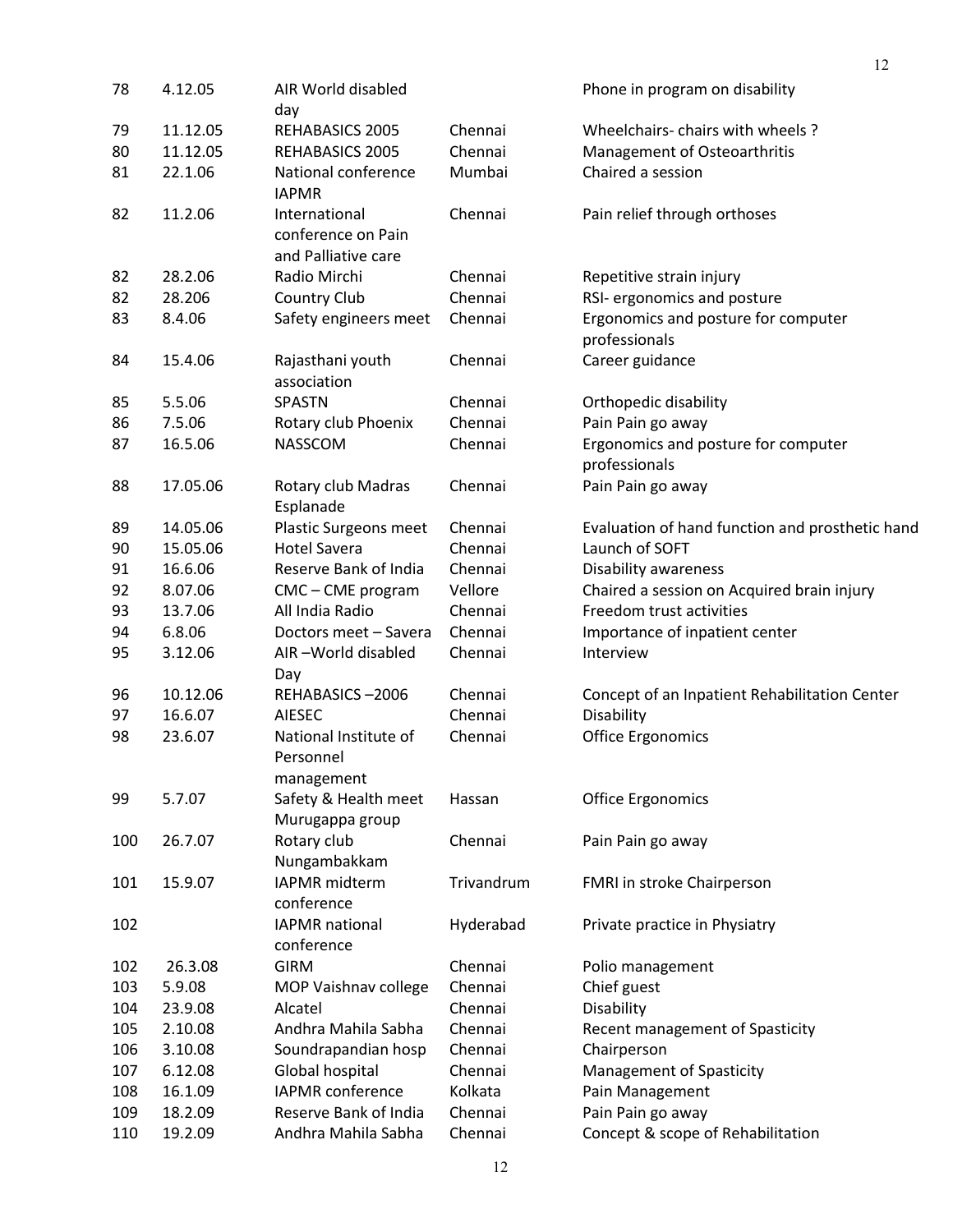| 111        | 20.2.09        | <b>IAPMR</b>                    | Calicut          |                                                              |
|------------|----------------|---------------------------------|------------------|--------------------------------------------------------------|
| 112        | 5.6.09         | Modern Bakery                   | Chennai          | Concept of Ergonomics                                        |
| 113        | 19.6.09        | <b>Global Hospitals</b>         | Chennai          | Concept of Rehabilitation                                    |
| 114        | 8.8.09         | <b>IAPMR Conference</b>         | Coimbatore       | Chaired a session                                            |
| 115        | 20.9.09        | !AOH annual<br>conference       | Global hospitals | Need for inpatient rehabilitation                            |
|            |                |                                 | Chennai          | Posture at work                                              |
| 116<br>117 | 21.11.09       | Police Head quarters            | Chennai          |                                                              |
|            |                | Madhuram Narayan                |                  | Balancing therapies with special education in                |
|            |                | Center                          | Chennai          | early intervention programs                                  |
| 118        | 1.12.09        | <b>AIR</b>                      | Chennai          | <b>World Disability Day</b>                                  |
| 119        | 6.12.09        | Rehabasics                      |                  | Recent advances in management of patients<br>with spasticity |
| 120        | 22.1.10        | <b>IAPMR</b>                    | Jaipur           | Chaired a session                                            |
| 121        | .5.10          | Rotary Club Chennai<br>Galaxy   | Chennai          | Rehabilitation                                               |
| 122        | .5.10          | <b>Global Hospitals</b>         | Chennai          | Rehabilitation nursing care                                  |
| 123        | 30.5.10        | Bharatiya Vidya<br>Bhavan       | Chennai          | Music therapy in corporate                                   |
| 124        | .317.10        | Lions Club, Eden                | Chennai          | Pain Pain go away                                            |
| 125        | 13.10.10       | Lions club Chennai              | Chennai          | Pain Pain go away                                            |
|            |                | Central                         |                  |                                                              |
| 126        | 5.12.10        | Gujarathi Association           | Chennai          | Pain Pain go away in Hindi                                   |
| 127        | 5.2.11         | <b>IAPMR NATIONAL</b>           | Chennai          | Vocational Rehabilitation of the visually                    |
|            |                | <b>CONFERENCE</b>               |                  | impaired by the Hearing & Speech impaired                    |
| 128        | 26.4.11        | <b>Voluntary Health</b>         | Chennai          | Key note address                                             |
|            |                | <b>Services</b>                 |                  |                                                              |
| 129        | 20.8.11        | Ramachandra Medical<br>College, | Chennai          | <b>Cerebral Palsy</b>                                        |
| 130        | 25.8.11        | Hotel Savera, Rotary            | Chennai          | Rehabilitation                                               |
|            |                | Club of                         |                  |                                                              |
|            |                | Meenambakkam                    |                  |                                                              |
| 131        | <b>Nov '12</b> | MadhuramNarayan                 | Chennai          | Rehabilitation of CP children                                |
|            |                | Centre                          |                  |                                                              |
| 132        | 31.1.13        | <b>VMC Vellore</b>              |                  | Ergonomics                                                   |
| 133        | 1.2.13         | IAPMR, Bangalore                |                  | Vocational Rehabilitation-Ocular prosthesis                  |
| 134        | 4.3.13         | Rotary Club of                  |                  | Pain Pain go away                                            |
|            |                | Mambalam                        |                  |                                                              |
| 135        | 9.4.13         | Laser therapy in                |                  | <b>IIT Madras</b>                                            |
|            |                | Rehabilitation                  |                  |                                                              |
| 136        | 8.6.13         | Rotary Club                     | Chennai          | Pain Pain Go away                                            |
| 137        | 20.9.13        | Madha College                   | Kundrathur       | Rehabilitation                                               |
|            | 31.10.2014     | Harishree Vidyashram            | Mandaveli        | Rehabilitation                                               |
|            | 23.11.2104     | <b>Medical Officers IMA</b>     | Neyveli          | Pain Pain go away                                            |
|            |                |                                 |                  |                                                              |
|            | 19.9.2015      | <b>IAPMR CONFERENCE</b>         | Srinagar         | Ergonomics in private practice                               |
|            | 31.1.2015      | <b>IAPMR CONFERENCE</b>         |                  | Chaired a session                                            |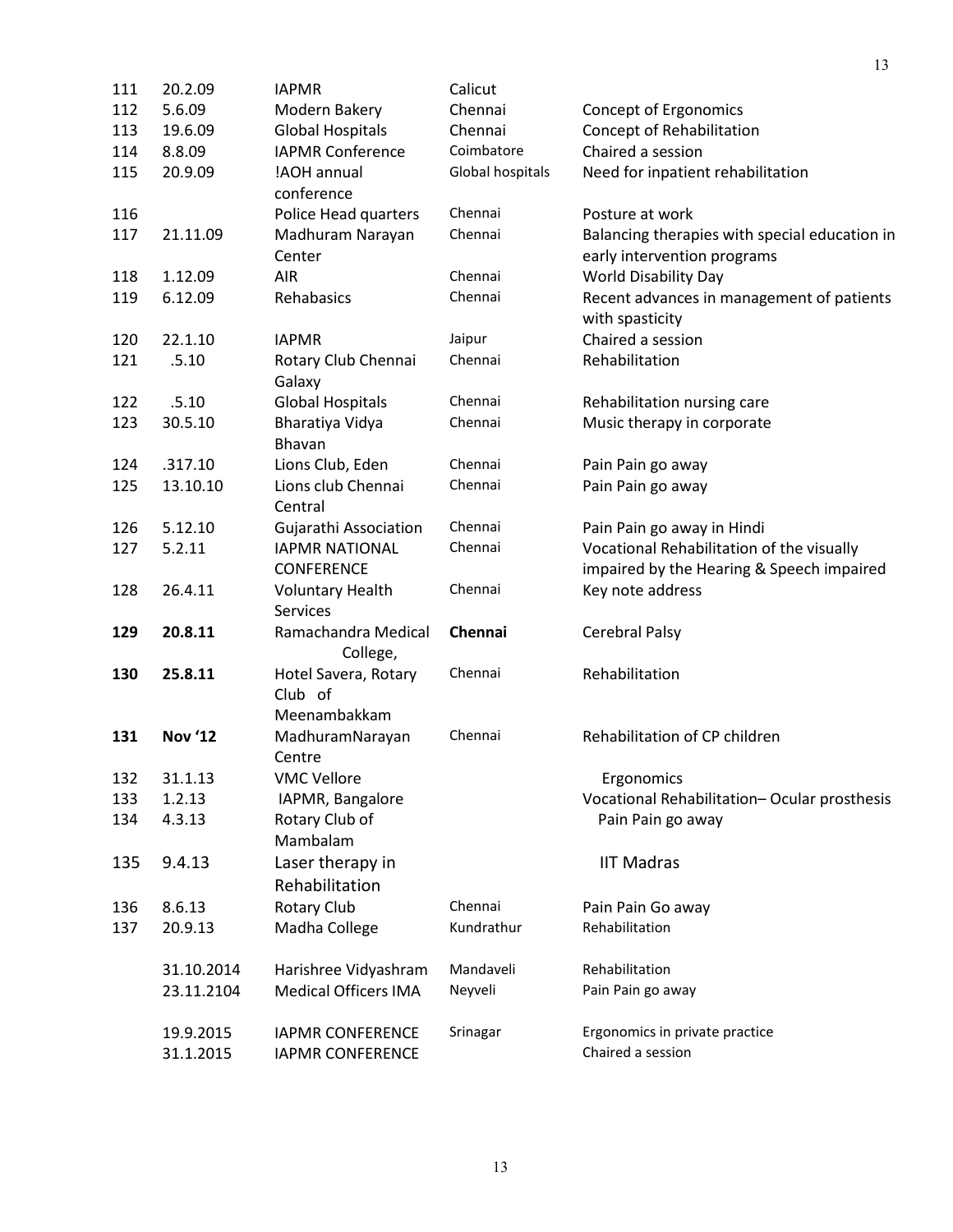14

#### **SOCIAL SERVICE:**

#### **Organizations whom I have lent my expertise Program Director POLARIS ABHIYAN**

Rehabilitation Program for the handicapped of Gujarat afflicted by the earthquake – an initiative by POLARIS limited [ULLAS TRUST]. Instrumental in setting up the Kutch comprehensive Rehabilitation center [KCRC] at Bhuj, Gujarat

- TAMPA, Ponneri, Tambaram Ennore
- IMA, Sai Krupa
- Lions Club Padi Shenoynagar, Kesavaperumalpuram
- Montford Community Development Services
- Ganapathi Sachidananda Trust, Velachery
- Rotary Club of Kodaikanal, Kodaikanal
- Government Sponsored, Tuticorin, Tirunelveli, Mettur
- Eicher Limited, Thoraipakkam
- Action Polio, Annanagar
- Lions Club, Annanagar, Mettukuppam
- Chinmaya Mission, Tamaraipakkam
- Lions Club of Madras Central, Hotel Palmgrove
- Lions Club of Madras Central, Karapakkam
- Amar Seva Sangam, Ayikudi, Kizhapavur, Kadayanallur, Pavurchatram
- MDA Childs Trust hospital]
- Lions Club of Central Madras
- Keelottiwakkam Gramanala Sangam Acharapakkam
- Rema's Trust Bodinayakanur
- TAFE
- Lions Club, Tiruvalampozhil
- Madhuram Narayan Center
- Spastic Society of Tamilnadu
- Free Mason's Lodge Ramaprasad [several camps]
- Thirumalai Charities
- Ramakrishna Mission Seva Trust, Rajapalayam
- M.V hospital for Diabetes
- Chinmaya Mission, Thamaraipakkam
- Cantonment Board, Pallavaram organized by TAP Varadakutty
- Mootharignar Rajaji Trust, Dhalavaipuram
- Jayendra School, Sankar Nagar
- Lucia Society
- Rotary Club of Villupuram
- Rotary club of Kotagiri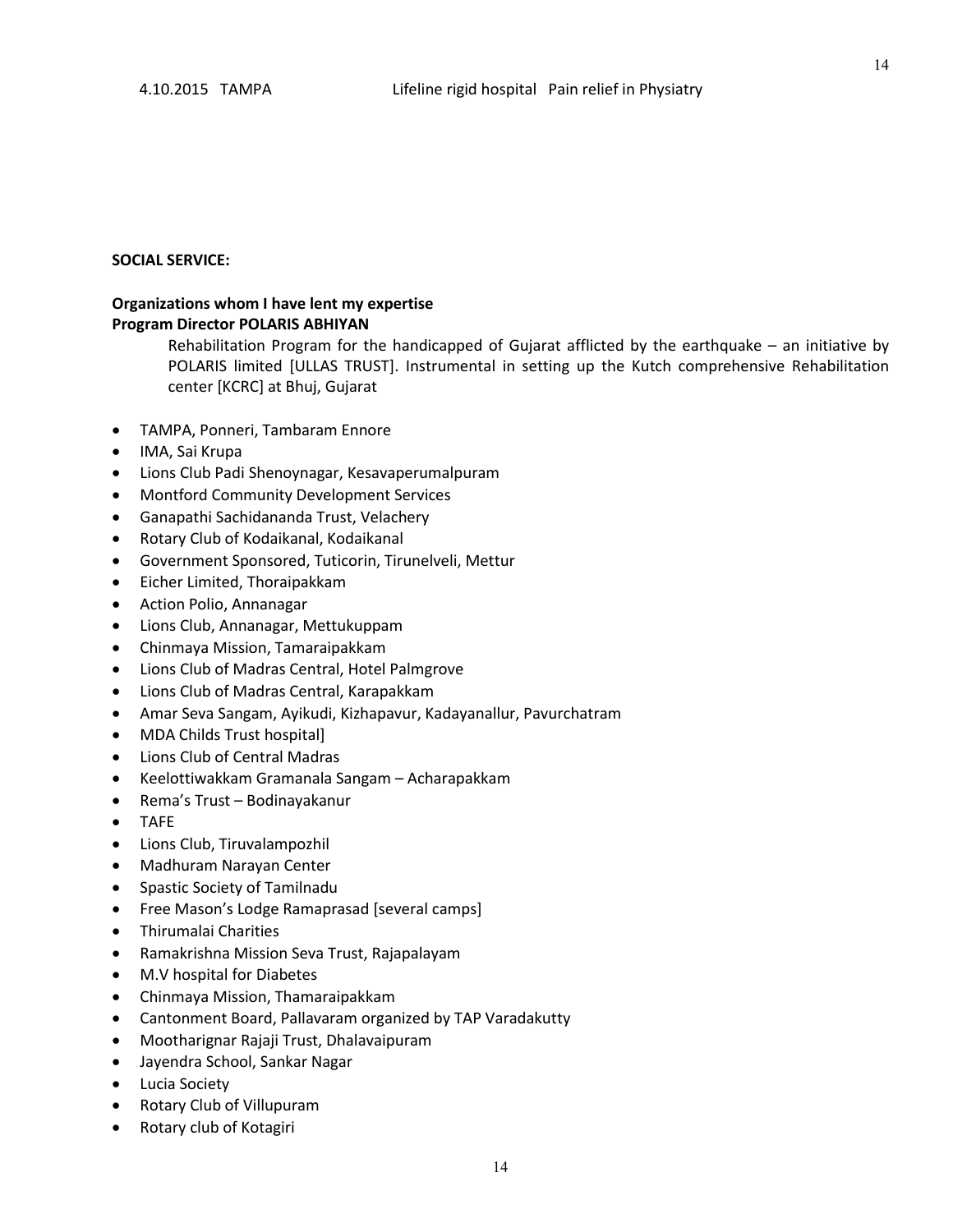- Annamalai University PMR Dept
- Rotary Club of Mambalam
- Inner wheel club
- BHEL
- Neyveli Lignite Corporation
- Rotary Club of Villupuram
- Dream runners
- Music lovers chennai

# **Camps Organized**

| S.No           | Date       | Venue                                 | No.<br>of<br>beneficiaries | of<br>nature<br>camp |  |
|----------------|------------|---------------------------------------|----------------------------|----------------------|--|
| 1              | 9.2.1997   | Kelambakkam, Chennai                  | 41                         | Assessment           |  |
| $\overline{2}$ | 15.6.1997  | Chromepet, Chennai                    | 10                         | Assessment           |  |
| 3              | 20.9.1997  | Kesavaperumalpuram, Chennai           | 10                         | Assessment           |  |
| 4              | 1.8.1998   | Prem Center, Diabetes camp            | 67                         | Assessment           |  |
| 5              | 28.3.1999  | Zohra Madhani Hospital, Chennai       | 44                         | Assessment           |  |
| 6              | 10.6.2000  | Amar Seva Sangam                      | 34                         | Assessment           |  |
| $\overline{7}$ | 6.8.2000   | Prem Center, Chennai                  | 23                         | Assessment           |  |
| 8              | 10.3.2001  | Zohra Madhani Hospital, Chennai       | 38                         | Assessment           |  |
| 9              | 15.7.2001  | Prem Center, Chennai                  | 28                         | Assessment           |  |
| 10             | 10.3.2002  | Spastic Society of Tamilnadu, Chennai | 33                         | Assessment           |  |
| 11             | 9.3.2003   | Vasudevanpattu, Thiruvannamalai       | 26                         | Assessment           |  |
| 12             | 10.1.2004  | Spastic Society of Tamilnadu, Chennai | 112                        | Assessment           |  |
| 13             | 25.4.2004  | Prem Center, OsteoarthritisChennai    | 15                         | Assessment           |  |
| 14             | 14.11.2004 | Sishupunarjanmam                      | 35                         | Assessment           |  |
| 15             | 16.11.2004 | Sishupunarjanmam                      | 100                        | Assessment           |  |
| 16             | 23.11.2004 | Sishupunarjanmam                      | 20                         | Assessment           |  |
| 17             | 21.11.2004 | Pillaipakkam, Sripermbudur            | 29                         | Assessment           |  |
| 18             | 27.11.2004 | Padiyanallur, Red Hills               | 133                        | Assessment           |  |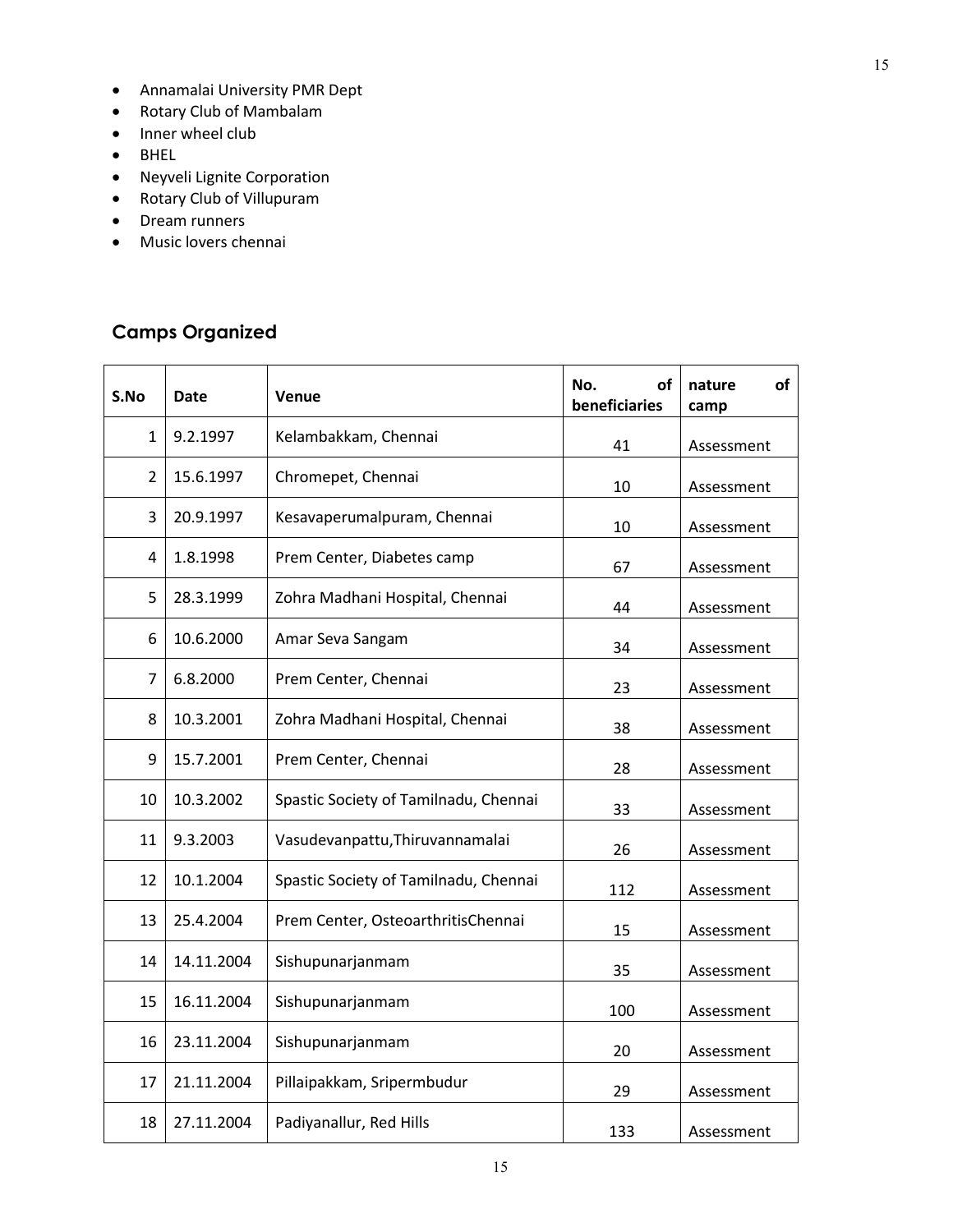| 19 | 17.4.2005 | Amar Seva Sangam                                | 22  | Assessment |
|----|-----------|-------------------------------------------------|-----|------------|
| 20 | 9.10.2005 | Kilachery                                       | 27  | Assessment |
| 21 | 30.4.2006 | Theni, Madurai                                  | 207 | Assessment |
| 22 | 11.7.6002 | Madhuram Narayan Center, Chennai                | 20  | Assessment |
| 23 | 8.8.2006  | Spastic Society of Tamilnadu, Chennai           | 64  | Assessment |
| 24 | 30.8.2006 | Surgical camp, PIRC                             | 3   | Surgery    |
| 25 | 5.11.2006 | Acharapakkam, Melmaruvatnur                     | 116 | Assessment |
| 26 | 4.2.2007  | Vallam, Chingelpet                              | 130 | Assessment |
| 27 | 11.4.2007 | Surgical camp, PIRC                             | 17  | Surgical   |
| 28 | 13.4.2007 | Sachidananda Ashram                             | 10  | Assessment |
| 29 | 6.5.2007  | Vallam, Chinglepet                              | 36  | Assessment |
| 30 | 27.5.07   | Theni                                           | 138 | Assessment |
| 31 | 11.8.07   | Ramanathapuram                                  | 50  | Assessment |
| 32 | 11.11.07  | Nagari                                          | 200 | Assessment |
| 33 | 3.12.07   | Chennai                                         | 330 | Rehabasics |
| 34 | 22.2.08   | Mahabalipuram, Chingelpet                       | 150 | Assessment |
| 35 | 24.6.08   | Madhuram Narayan Center & Spastn                | 71  | Assessment |
| 36 |           | Amar Seva Sangam                                | 25  |            |
| 37 | 6.12.08   | Global hospital Perumbakkam                     | 135 | Assessment |
| 38 | 27.6.09   | Vasudevanpattu                                  | 10  | Assessment |
| 39 | 15.8.09   | Thiruvalampozhil                                | 65  | Assessment |
| 40 | 24.10.09  | Paadiyanallur, Red Hills                        | 66  | Assessment |
| 41 | 7.2.10    | Ranipet                                         | 202 | Assessment |
| 42 | 22.6.10   | <b>MV Diabetic Center</b>                       | 8   | Assessment |
| 43 | 18.7.10   | Amar Seva Sangam                                | 40  | Assessment |
| 44 | 15.9.10   | Artificial limb assessment camp, Prem<br>Center | 5   | Assessment |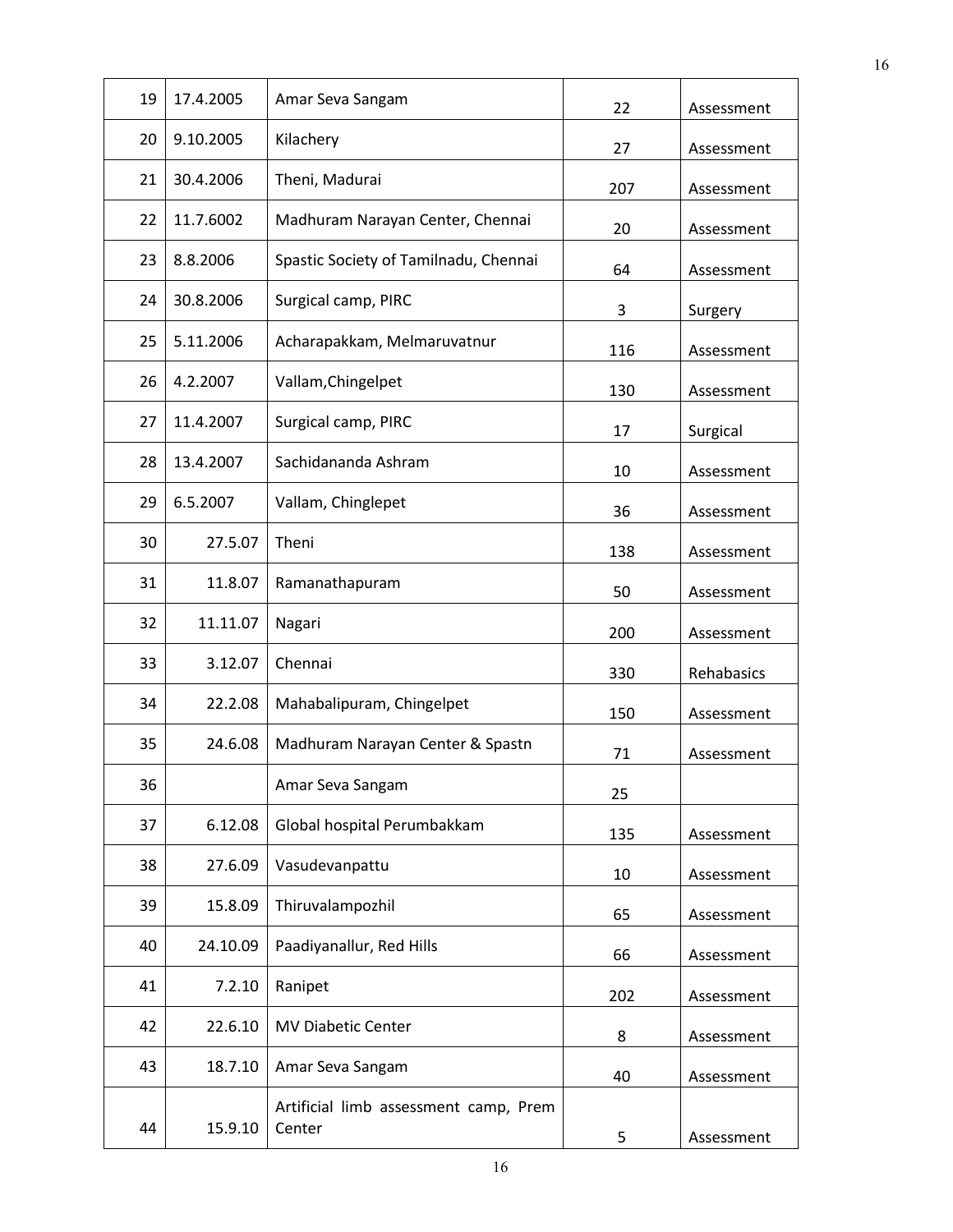| 45 | 17.9.10  | Rajapalayam                      | 305            | Assessment |
|----|----------|----------------------------------|----------------|------------|
| 46 | 17.11.10 | Ganapathy Sachidananda Ashram    | 151            | Assessment |
| 47 | 13.2.11  | Chinmaya Mission, Thamaraipakkam | 28             | Assessment |
| 48 | 3.4.11   | Porur, rotary club               | 59             | Assessment |
| 49 | 19.6.11  | Bodinayakanur                    | 87             | Assessment |
| 50 | 20.6.11  | Periyakulam                      | 85             | Assessment |
| 51 | 30.7.11  | Amar Seva Sangam                 | 20             | Assessment |
| 52 | 20.11.11 | Nadupazhani                      | 35             | Assessment |
| 53 | 18.12.11 | Acharapakkam                     | 40             | Assessment |
| 54 | 24.2.12  | Global Hospitals, Chennai        | 90             | Assessment |
| 55 | 25.2.12  | <b>Global Hospitals</b>          | 95             | Assessment |
| 56 | 5.5.12   | Chidambaram                      | 62             | Assessment |
| 57 | 7.7.12   | Rajapalayam                      | 78             | Assessment |
| 58 | 5.11.12  | Prem Centre, Chennai             | 10             | Assessment |
| 59 | 28.10.12 | Tirunelveli                      | 130            | Assessment |
| 60 | 5.11.12  | Artificial limb camp             | $\overline{7}$ | Assessment |
| 61 | 27.1.13  | Tuticorin                        | 131            | Assessment |
| 62 | 2.3.13   | Villupuram                       | 120            | Assessment |
| 63 | 17.3.13  | Kotagiri                         | 90             | Assessment |
| 64 | 8.9.13   | Theni                            | 208            | Assessment |
| 65 | 12.9.13  | Thamaraipakkam                   | 21             | Assessment |
| 66 | 15.9.13  | Killai                           | 18             | Assessment |
| 67 | 20.10.13 | Kamarajapuram, Chennai           | 17             | Assessment |
| 68 | 17.11.13 | Virudhunagar                     | 177            | Assessment |
| 69 | 2.12.13  | Kallidaikuruchi                  | 25             | Assessment |
| 70 | 18.1.14  | Pattabhiram, Chennai             | 20             | Assessment |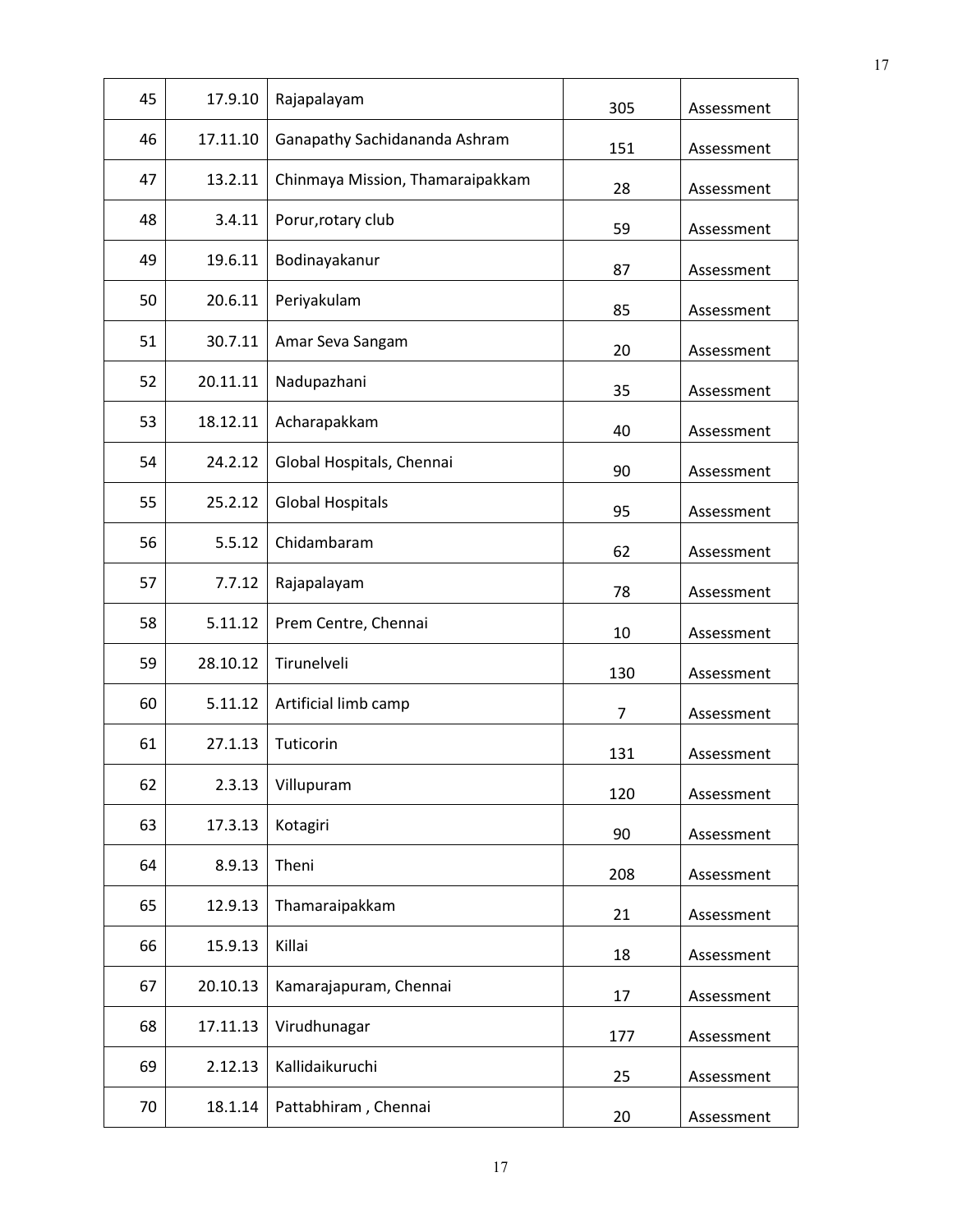| 71 | 12.3.14   | Chidambaram                    | 31          | Assessment |
|----|-----------|--------------------------------|-------------|------------|
| 72 | 20.7.14   | Amar Seva Sangam               | 62          | Assessment |
| 73 | 31.7.14   | Padianallur                    | 73          | Assessment |
| 74 | 31.8.14   | Polambakkam                    | 25          | Assessment |
| 75 | 9.10.14   | Spastn Royapuram,              | 14          | Assessment |
| 76 | 19.10.14  | Neyveli                        | 158         | Assessment |
| 77 | 20.10.14  | Ayanavaram                     | 20          | Assessment |
| 78 | 26.10.14  | Virudunagar                    | 198         | Assessment |
| 79 | 10.11.14  | <b>CP Clinic Freedom Trust</b> | 4           | Assessment |
| 80 | 25.11.14  | Madhuram Narayan Centre        | 18          | Assessment |
| 81 | 30.11.14  | Erode                          | 34          | Assessment |
| 82 | 11.2.15   | Tuticorin                      | 82          | Assessment |
| 83 | 14.2.15   | Trichi                         | 30          | Assessment |
| 84 | 15.2.15   | Parukkal                       | 54          | Assessment |
| 85 | 14.3.15   | Tirunelveli                    | 40          | Assessment |
| 86 | 24.2.15   | Perambakkam                    | 40          | Assessment |
| 87 | 15.5.15   | Villupuram                     | 38          | Assessment |
|    | 19.7.2015 | Dalavoipuram                   |             | Assessment |
|    |           | Ayikudi                        |             | Assessment |
|    | 9.7.2015  | M.V hospital                   |             | Assessment |
|    | 23.4.2015 | <b>SPASTN</b>                  | Perambakkam |            |
|    | 30.5.2015 | Rotary club                    | Kotagiri    |            |

### Distribution Camps

| S.No | <b>Dates</b>  | Venue                | οf<br>No.<br>beneficiaries | nature<br>οt<br>camp |
|------|---------------|----------------------|----------------------------|----------------------|
|      | 1   17.5.1997 | Kelambakkam, Chennai | 41                         | Distribution         |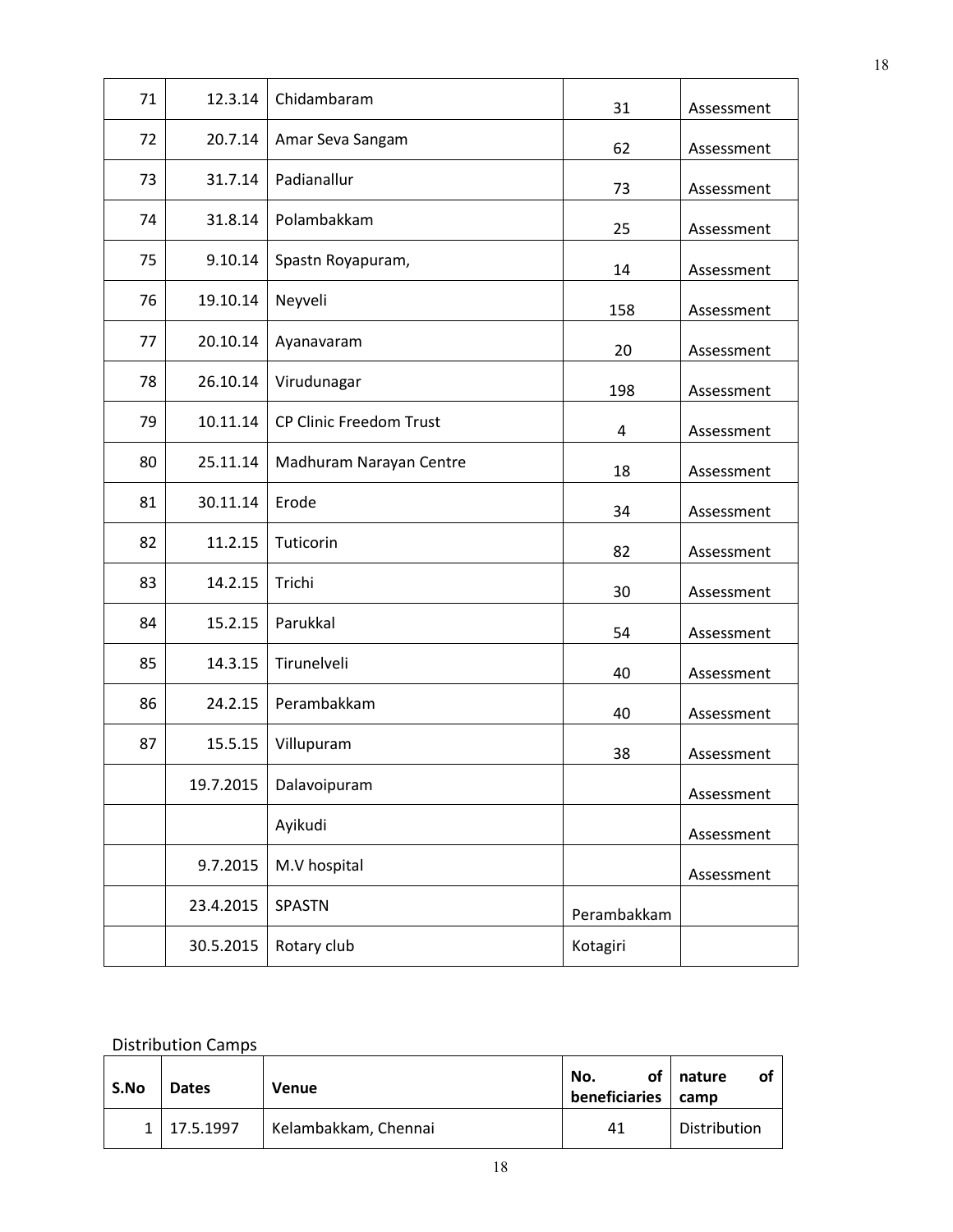| $\overline{2}$ | 2.10.1997  | Kesavaperumalpuram, Chennai            | 10  | Distribution |
|----------------|------------|----------------------------------------|-----|--------------|
| 3              | 24.10.2000 | Ramanakendra, Chennai                  | 22  | Distribution |
| 4              | 3.12.2000  | Hindu Senior Secondary School, Chennai | 20  | Distribution |
| 5              | 4.1.2001   | Prem Center, Chennai                   | 22  | Distribution |
| 6              | 28.5.2001  | Ramanakendra, Chennai                  | 20  | Distribution |
| 7              | 8.7.2001   | Zohra Madhani Hospital, Chennai        | 35  | Distribution |
| 8              | 23.5.2002  | Free Mason's Hall, Chennai             | 30  | Distribution |
| 9              | 20.5.2003  | Vasudevanpattu, Thiruvannamalai        | 26  | Distribution |
| 10             | 20.2.2004  | Spastic Society of Tamilnadu, Chennai  | 53  | Distribution |
| 11             | 19.3.2004  | Free Mason's Hall, Chennai             | 45  | Distribution |
| 12             | 26.2.2004  | Spastic Society of Tamilnadu, Chennai  | 14  | Distribution |
| 13             | 28.6.2004  | Sachidananda Ashram                    | 52  | Distribution |
| 14             | 26.1.2005  | Pillaipakkam, Sripermbudur             | 26  | Distribution |
| 15             | 25.3.2005  | Padiyanallur, Red Hills                | 52  | Distribution |
| 16             | 3.7.2005   | Amar Seva Sangam                       | 22  | Distribution |
| 17             | 23.12.2005 | Kilachery                              | 25  | Distribution |
| 18             | 26.7.2006  | Free Mason's Hall, Chennai             | 19  | Distribution |
| 19             | 26.8.2006  | Madhuram Narayan Center, Chennai       | 19  | Distribution |
| 20             | 30.8.2006  | Surgical camp, PIRC                    | 3   | Surgery      |
| 21             | 12.9.2006  | Spastic Society of Tamilnadu, Chennai  | 39  | Distribution |
| 22             | 23.9.2006  | Bodinayakanur, Madurai                 | 48  | Distribution |
| 23             | 23.9.2006  | Theni, Madurai                         | 154 | Distribution |
| 24             | 5.11.2006  | Acharapakkam, Melmaruvatnur            | 116 | Assessment   |
| 25             | 9.12.2006  | Acharapakkam, Melmaruvathur            | 70  | Distribution |
| 26             | 24.3.2007  | Vallam, Chingelpet                     | 68  | Distribution |
| 27             | 12.8.07    | Theni                                  | 60  | Distribution |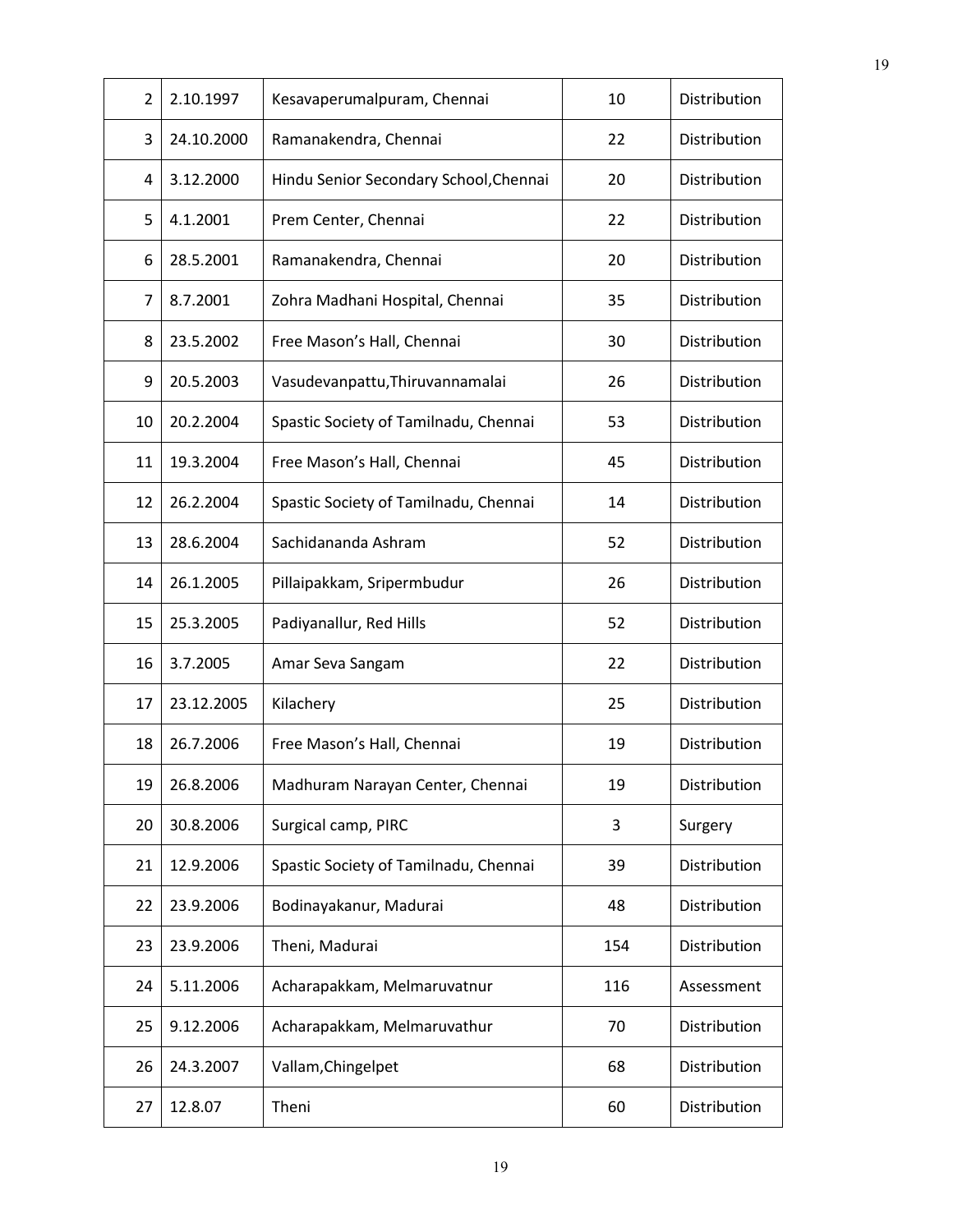| 28 | 1.10.07   | Ramanathapuram                                            | 50  | Distribution |
|----|-----------|-----------------------------------------------------------|-----|--------------|
| 29 | 13.1.08   | Nagari                                                    | 69  | Distribution |
| 30 | 15.3.08   | Lodge Ramprasad                                           | 35  | Distribution |
| 31 | 25.5.08   | Prem Center, Thiruvanmiyur                                | 15  | Distribution |
| 32 | 6.7.08    | German Hall, T Nagar, Chennai                             | 18  | Distribution |
| 33 | 17.9.08   | Youth Hostel Indra Nagar, Chennai                         | 48  | Distribution |
| 34 | 21.9.08   | Amar Seva Sangam, Ayikudi                                 | 21  | Distribution |
| 35 | 27.12.08  | Tag Center, Chennai                                       | 21  | Distribution |
| 36 | 21.1.09   | Youth<br>Hostel,<br>Indira<br>Nagar,<br>Adyar,<br>Chennai | 25  | Distribution |
| 37 | 1.3.09    | <b>Global Hospitals</b>                                   | 27  |              |
| 38 | 12.7.09   | Vasudevanpattu                                            | 5   | Distribution |
| 39 | 3.09.09   | Thiruvaiyaru                                              | 31  | Distribution |
| 40 | 28.11.09  | Valluvarkottam                                            | 54  | Distribution |
| 41 | 21.3.2010 | Ranipet                                                   | 147 | Distribution |
| 42 | 24.6.10   | MV Diabetic Center at Lodge Ramprasad                     | 8   | Distribution |
| 43 | 22.8.10   | Amar Seva Sangam                                          | 29  | Distribution |
| 44 | 22.9.10   | Artificial<br>limb<br>distribution,<br>Lodge<br>Ramprasad | 5   | Distribution |
| 45 | 14.11.10  | Rajapalayam                                               | 153 | Distribution |
| 46 | 12.12.10  | Lodge Ramprasad                                           | 128 | Distribution |
| 47 | 20.3.11   | Thamaraipakkam                                            | 28  | Distribution |
| 48 | 27.5.11   | Porur                                                     | 37  | Distribution |
| 48 | 31.7.11   | Bodinayakanur                                             | 54  | Distribution |
| 49 | 31.7.11   | Periyakulam                                               | 45  | Distribution |
| 50 | 11.9.11   | Amar Seva Sangam                                          | 10  | Distribution |
| 51 | 5.1.2012  | Nadupazhani                                               | 23  | Distribution |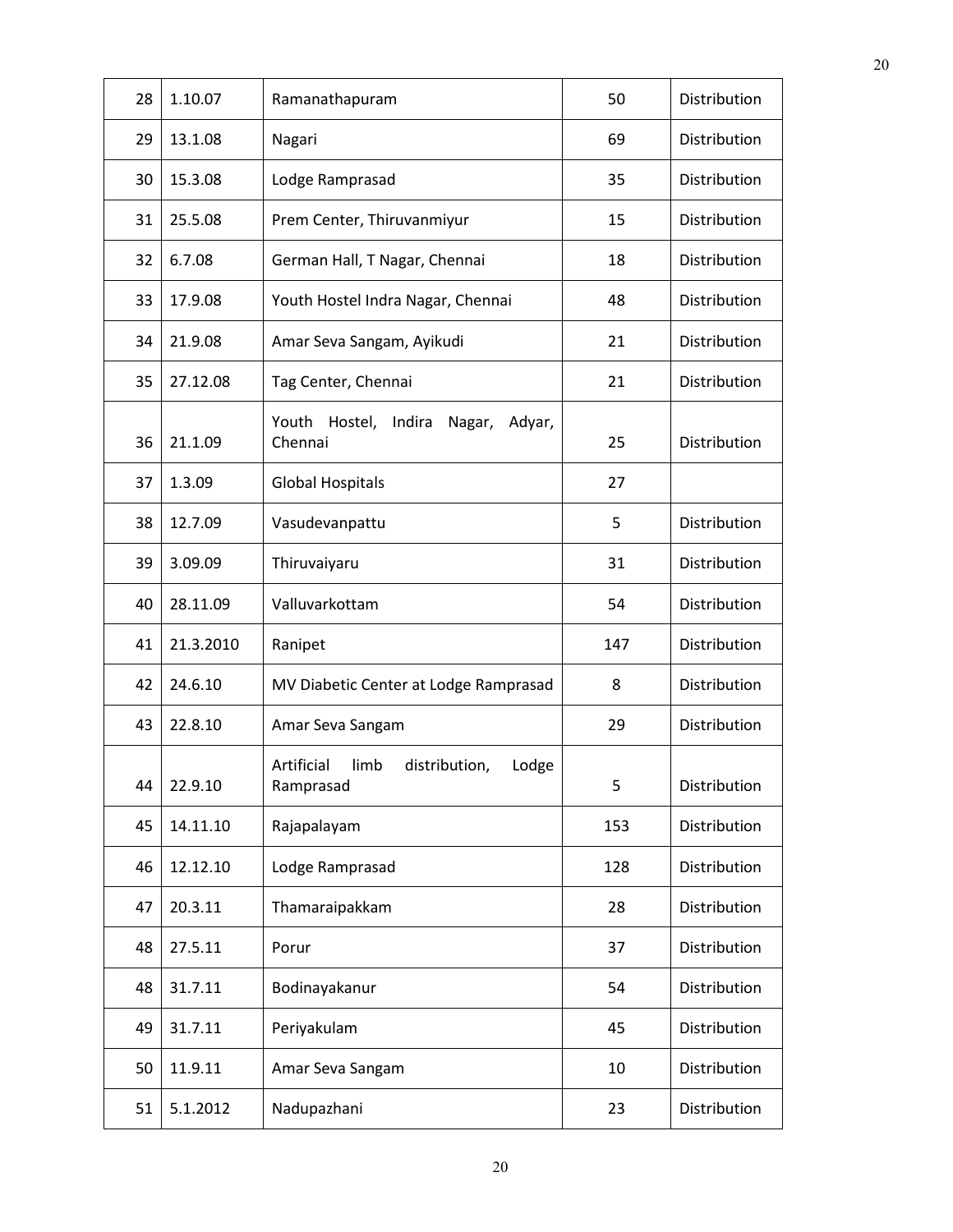| 52 | 29.1.12  | Acharapakkam             | 24  | Distribution |
|----|----------|--------------------------|-----|--------------|
| 53 | 23.3.12  | Adyar, Chennai           | 92  | Distribution |
| 54 | 25.3.12  | Tirutani                 | 72  | Distribution |
| 55 | 17.6.12  | Chidambaram              | 53  | Distribution |
| 56 | 16.9.12  | Dhalavaipuram            | 63  | Distribution |
| 57 | 24.11.12 | Lodge Ramprasad, Chennai | 10  | Distribution |
| 58 | 24.12.12 | Tirunelveli              | 95  | Distribution |
| 59 | 24.3.13  | Tuticorin                | 110 | Distribution |
| 60 | 21.4.13  | Villupuram               | 95  | Distribution |
| 61 | 25.5.13  | Kotagiri                 | 26  | Distribution |
| 62 | 2.10.13  | Thamaraipakkam           | 21  | Distribution |
| 63 | 27.10.13 | Killai                   | 15  | Distribution |
| 64 | 14.11.13 | Tapovan                  | 16  | Distribution |
| 65 | 16.11.13 | Theni                    | 145 | Distribution |
| 66 | 3.12.13  | Virudunagar              | 146 | Distribution |
| 67 | 11.1.14  | Kallidaikuruchi          | 25  | Distribution |
| 68 | 4.2.14   | Pattabhiram, Chennai     | 15  | Distribution |
| 69 | 23.3.14  | Chidambaram              | 28  | Distribution |
| 70 | 20.7.14  | Kamarajapuram            | 4   | Distribution |
| 70 | 15.8.14  | Amar Seva Sangam         | 35  | Distribution |
| 71 | 7.9.14   | Padianallur              | 71  | Distribution |
| 72 | 12.10.14 | Polambakkam              | 21  | Distribution |
| 73 | 17.10.14 | Valluvarkottam           | 20  | Distribution |
| 74 | 24.10.14 | Lodge Ramaprasad         | 25  | Distribution |
| 75 | 23.11.14 | Neyveli                  | 107 | Distribution |
| 76 | 21.12.14 | Data telesys             | 18  | Distribution |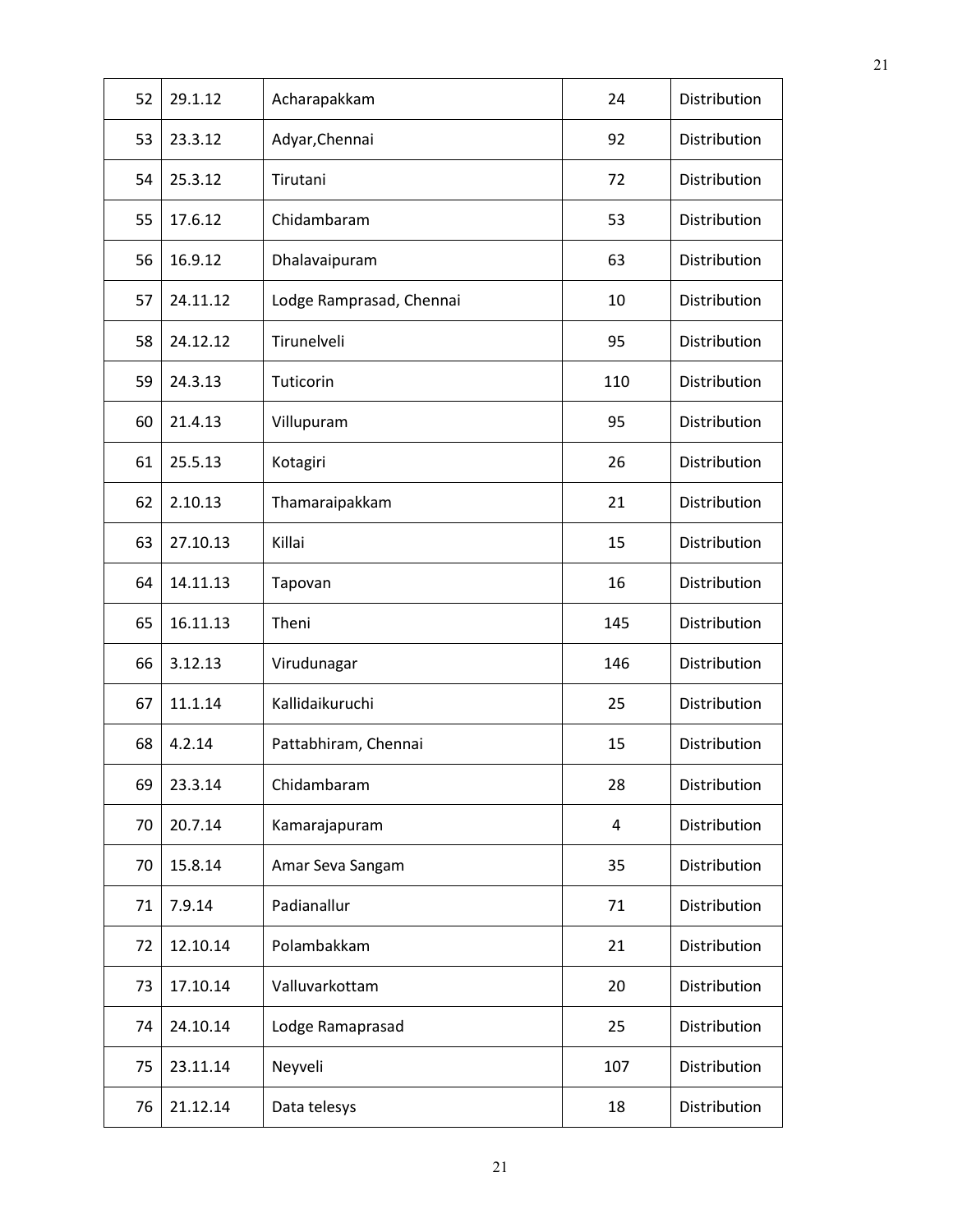| 77 | 28.12.14  | Virudunagar  | 132 | Distribution |
|----|-----------|--------------|-----|--------------|
| 78 | 25.1.15   | Erode        | 27  | Distribution |
| 79 | 15.3.15   | Tuticorin    | 64  | Distribution |
| 80 | 22.3.15   | Parukkal     | 75  | Distribution |
| 81 | 22.3.15   | Trichi       | 26  | Distribution |
| 82 | 26.4.15   | Tirunelveli  |     | Distribution |
| 83 | 6.6.15    | Perambakkam  |     | Distribution |
| 84 | 14.6.15   | Villupuram   |     | Distribution |
|    | 25.9.2015 | Trichy       |     | Distribution |
|    |           | Dalavoipuram |     | Distribution |
|    |           | Ayikudi      |     | Distribution |
|    | June 2015 | Perambakkam  |     |              |

#### **SHISHU PUNARJANMAM**

A novel scheme for vocationally rehabilitating handicapped children in areas of special aptitude and interest, this scheme is the brainchild of Dr.Sunder. Launched in July 2003, this scheme has adopted 15 children and training them in arts and sports and following through with their career. IN January 2005 a few more children were seen and assessed.

One of the beneficiaries Vidharte has been selected as MOST CREATIVE INDIVIDUAL and won the National award distributed by President Dr.Abdul Kalam in 2005 World Disabled Day.

Another beneficiary Mehtab Allam also was selected as MOST CREATIVE INDIVIDUAL for the year 2006 and received the award on Dec 3<sup>rd</sup> 2006. IN 2010 Suvedha a third beneficiary won the same award. Others like Lokesh and Karthikeyan are winning prizes consistently.

2011 turned out to be highly successful with Lokesh & Aiswarya bagging the Most Creative Individual National Award for their exceptional talent in Drawing. Akshaya & Vishnupriya bagged the State Award from the Governor of Tamilnadu for their talent in Music and Academics. 14 new children have been inducted under the sishupunarjanmam scholarship scheme from Dec 2012 apart from 12 already existing children.

As an extension to the above project **DARSHAN Art Gallery & DARSHAN Orchestra** have been formed and opportunities are being given for the visually impaired to perform and the hearing & speech impaired children to permanently display their paintings.

**Induction of new pearls –** Freedom Trust inducted 14 new children who were identified from a talent hunt conducted on 16<sup>th</sup> Oct 2012 were inducted into the rolls of the Sishupunarjanmam talent promotion scheme on the  $2^{nd}$  of Dec 2012. Six scholars were included for music, one for dance, 4 for instruments and 3 for drawing. The scheme will include rigorous training and a monthly scholarship of Rs.500 to the scholars and Rs.500 to the trainers every month.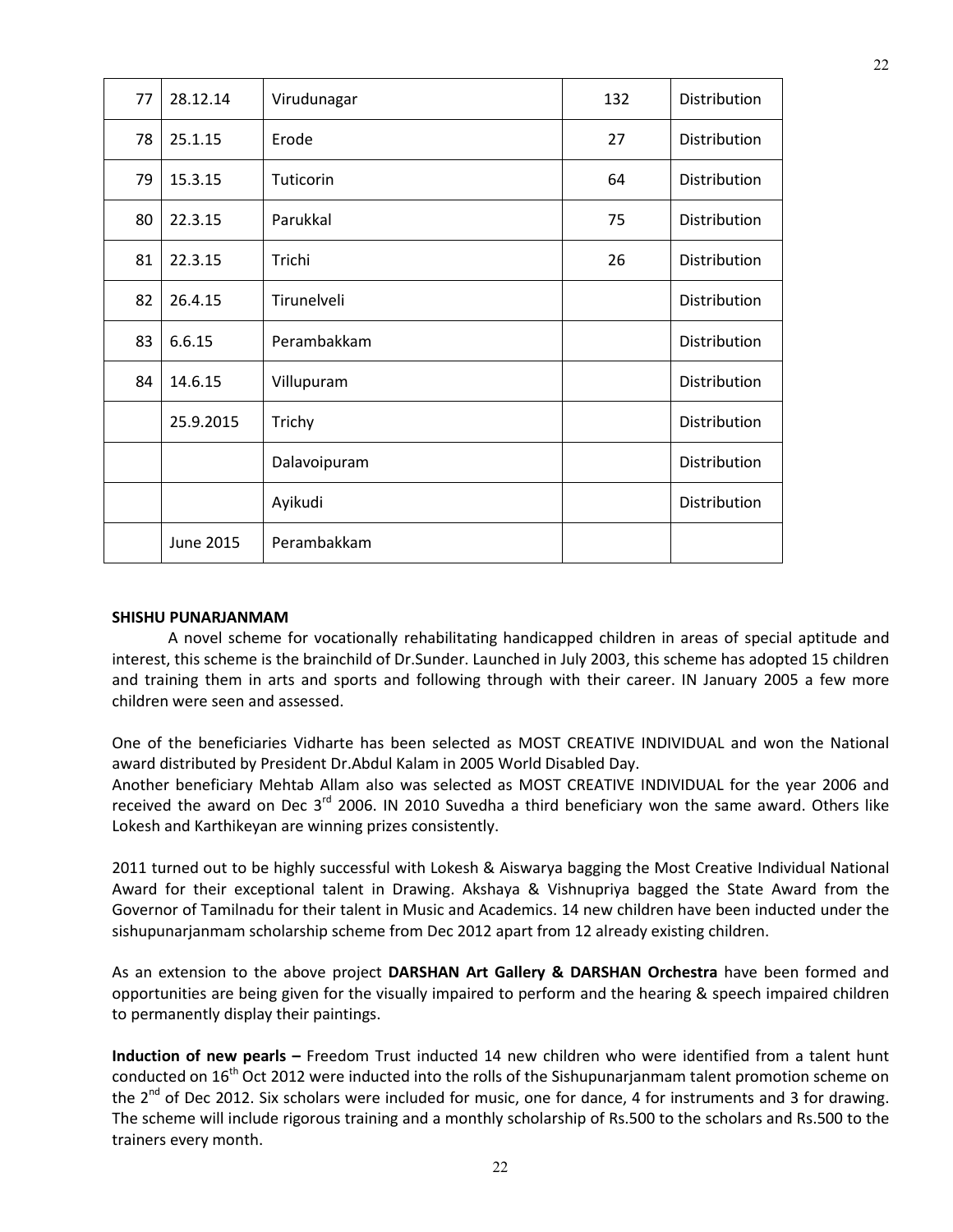**Ocular Prosthesis**: Differently abled in the service of the disabled: A first of its kind unique project where in hearing and speech impaired students are being trained to make ocular prosthesis for the visually impaired.

#### **GRAMA VIKHALANG PUNARJANMAM**

Over 190 camps have been organized all over Tamilnadu, reaching out to more than 15000 beneficiaries. Details given in the table.

#### **Dream runners**

**On July 26th 2015 over 4000 runners participated in the half marathon and the proceeds were donated to the Freedom trust. Organised an awareness run by amputees with their artificial limbs. This is being repeated for the year 2016.** 

#### **Invited as chief guest**

Saraswathi Venkatraman School Annual Day celebrations Little Flower School for Hearing & Speech Impaired Yellow Bus School Annual Day celebrations Shri Bala VIdyalaya V Excel – Chief Guest – Independence Day -15<sup>th</sup> Aug 2010 Book release function 'Introduction to Occupational therapy' Govt Museum hall 2.1.11 Chief guest Clarke school – annual conference 2015 Feb 23rd Chief guest Andhra Mahila sabha Chief guest VHS inauguration of Rehab center Polaris ULLAS annual day Music academy Telemedicine at Apollo hospitals 25<sup>th</sup> Feb 2015

#### **Trainees in Freedom Trust**

Freedom trust has been training students from countries abroad in socially relevant issues. The trainees who have been sponsored by AIESEC are Trainee from Sweden – Henriik Larsen 2004 Trainee from Finland – Juha Teravainen 2005 Trainee from Poland – Pavel 2006 Trainees from China – Lily and Maggie 2007

LAUNCHED "SOFT", SUPPORTERS OF FREEDOM TRUST A GROUP OF LIKE MINDED PHILANTHROPIC INDIVIDUALS FOR OUR ACTIVITIES, AT A GLITTERING FUNCTION HELD ON 14.05.06 AT HOTEL SAVERA CHENNAI

#### **Articles Published in leading Magazines and Journals**

THE HINDU BUSINESS LINE [HEALTH COLUMN – PREVENTIVE MEDICINE]

|     | (a) Medicines! Not Always  | 23.1.95 |
|-----|----------------------------|---------|
|     | (b) A Check on the Checkup | 6.2.95  |
|     | (c) Back In Action         | 20.2.95 |
|     | (d) Second To None         | 6.3.95  |
|     | (e) What A Stiff Neck      | 20.3.95 |
|     | (f) For A Healthy Life     | 3.4.95  |
|     | (g) Coping With Stress     | 17.4.95 |
|     | (h) Warding Off Tension    | 1.5.95  |
| (i) | Think Before You Puff      | 15.5.95 |
| (i) | Be Careful This Holiday    | 29.5.95 |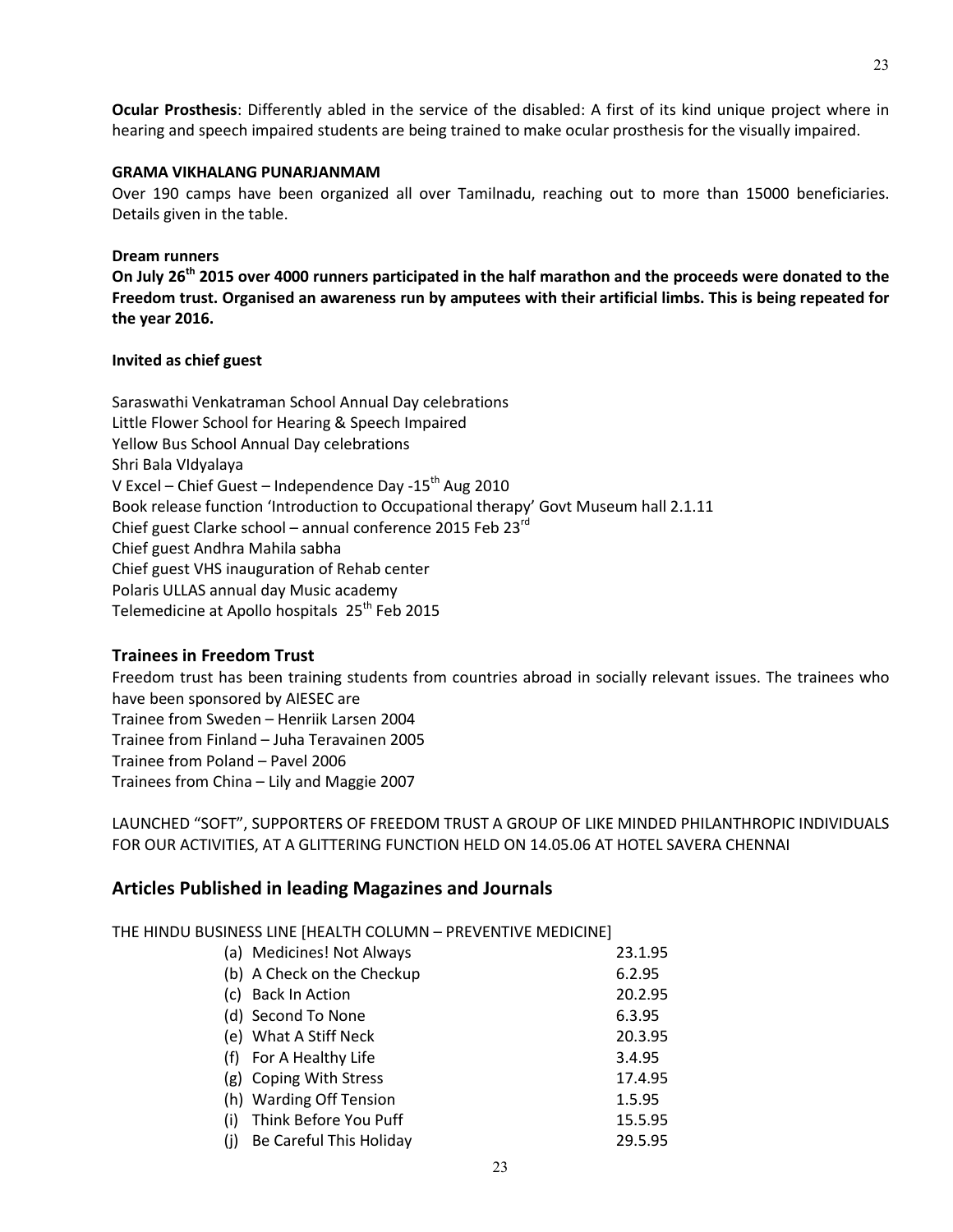|     | (k) Coping With Summer               | 12.6.95  |
|-----|--------------------------------------|----------|
| (1) | Health Hazard At Home                | 26.6.95  |
|     | (m) Malaria Scourge of the Future    | 10.7.95  |
|     | (n) Diabetes - A Life Long Companion | 27.7.95  |
|     | (o) Diabetes - Tackling It           | 7.8.95   |
|     | (p) Coping With Allergy              | 4.9.95   |
|     | (g) Epilepsy                         | 18.9.95  |
|     | (r) Put Your Best Foot Forward       | 2.10.95  |
|     | (s) Do Not Play With Fire            | 16.10.95 |
| (t) | Of Peaceful Slumber                  | 31.10.95 |
|     | (u) Falling Asleep Naturally         | 13.11.95 |
|     | (v) A Matter of Hygiene              | 27.11.95 |

- 1. Indian Journal of Occupational and Environmental Medicine Occupation related Musculo skeletal disorders among musicians – May 1998.
- 2. Souvenir in National Conference of Occupational Therapy 2000
- 3. Article in City Post July 2000
- 4. Sports Medicine in Health Magazine

| January 2000      | - Introduction          |
|-------------------|-------------------------|
| February 2000 -   | <b>Sports Nutrition</b> |
| <b>March 2000</b> | - Sports Physiology     |
| April 2000        | - Sports Physiotherapy  |
|                   |                         |

- 5. Article in SAMUDHRA November 2002 Work related musculoskeletal disorders among musicians
- 6. Article in SAMUDHRA December 2002 Work related musculoskeletal disorders among musicians
- 7. Foot tips Apollo Times May 2003
- 8. Knee tips Apollo Times June 2003
- 9. Article Varumun Kappom June 2003 Udavikkaram
- 10. Article varumun Kappom July 2003 Udavikkaram
- 11. Neck tips Apollo times
- 12. paraplegia Apollo times
- 13. antiobesity Apollo times
- 14. sitting posture Apollo times
- 15. biofeedback Apollo times
- 16. Article in frozen thoughts That Pain in the Neck August 04.
- 17. Article in frozen thoughts Pain, Pain go away Sept 2004
- 18. Article in "Health & Beauty" on spinal cord injuries Sept 2004
- 19. Article in "Health and Beauty' on computer related injuries
- 20. Article in Frozen Thoughts Exer sighs
- 21. Article in Health and beauty Computer related injuries
- 22. Article in Health Rehabilitation of loco motor problems April 2006
- 23. Article in Infosys News Letter- 2008
- 24. Article in Sundaram Finance News Letter
- 25. Article in Frozen Thoughts Jan 2011
- 26. Article in Frozen Thoughts Feb 2011
- 27. Article in Frozen Thoughts Mar 2011
- 28. Article in Frozen Thoughts April 2011
- 29. Article published in Besant Nagar Times July 2011 Back pain
- 30. Article published in Besant Nagar Times Aug 2011 Ocular prosthesis
- 31. Article published in Besant Nagar Times Aug 2011 Cerebral Palsy
- 32. Article published in Besant Nagar Times Sept 2011
- 33. Article published in Besant Nagar Times Oct 2011
- 34. Article published in Besant Nagar Times Nov 2011